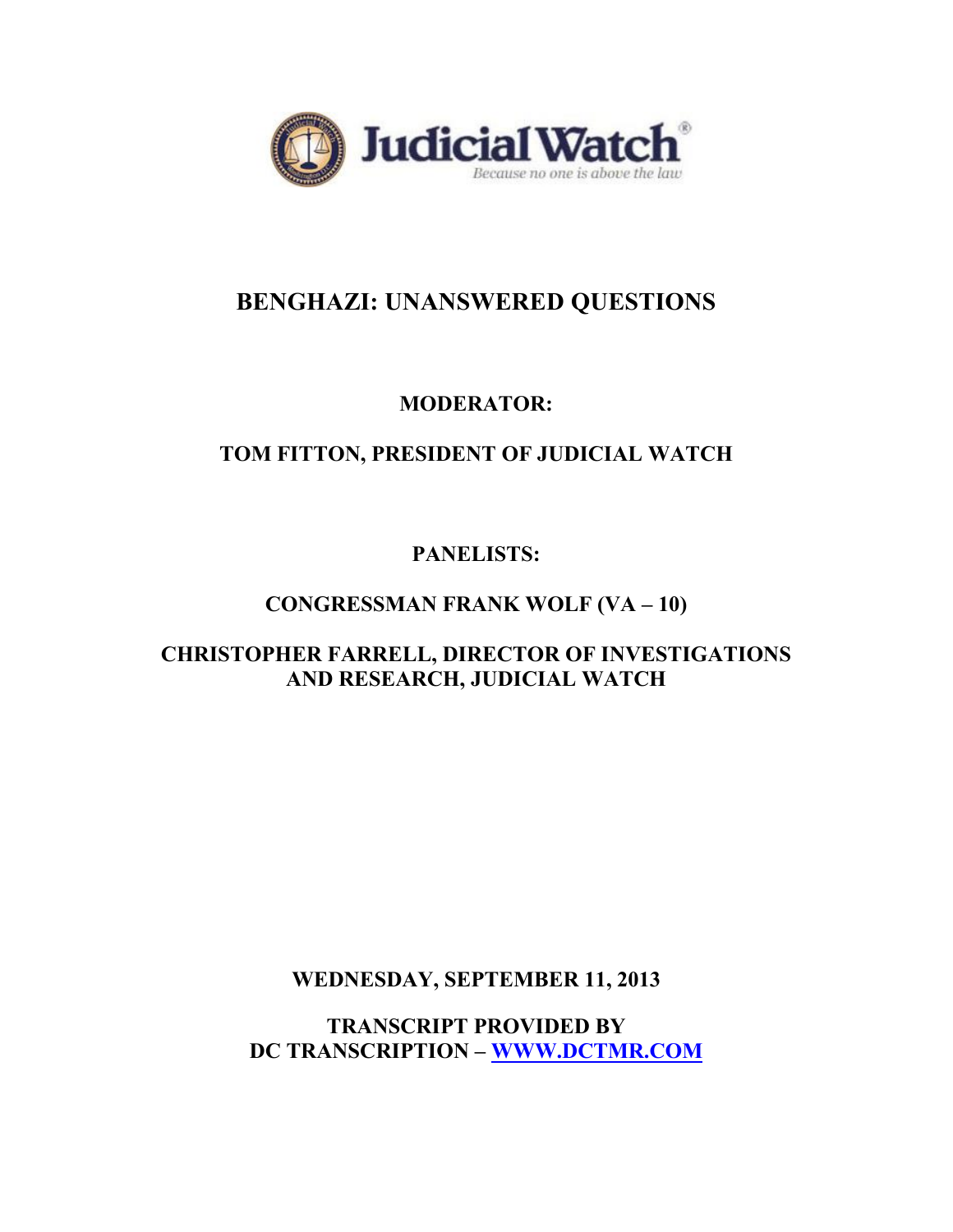TOM FITTON: I'm Tom Fitton. I'm president of Judicial Watch. And welcome to our special panel on unanswered questions in the Benghazi matter.

Judicial Watch is a conservative non-partisan educational foundation dedicated to transparency, integrity and accountability in government, politics, and the law. Through our educational activities, we advocate high standards of ethics and morality in our nation's public life and seek to ensure that the political classes do not abuse the public trust given them by the American people. Judicial Watch does not endorse or oppose candidates for public office.

Wednesday marks two anniversaries: both the  $12<sup>th</sup>$  anniversary of the  $9/11$  attacks of 2001, and, relatedly, the one-year anniversary of the Benghazi terrorist attack that saw the murders of four fine Americans – Ambassador Christopher Stevens, U.S. Foreign Service Specialist Sean Smith, and former Navy SEALs Glen Doherty and Tyrone Woods. Stevens was the first ambassador killed in the line of duty since the 1979 shooting of Ambassador Adolph Dubs in Afghanistan.

Our esteemed panel is to provide details of the scandal, the Benghazi scandal that has seen unprecedented lying by our government about the attack, lying, in my view, to help this president's reelection campaign at the time.

Joining us here – before I begin, before we get into the discussion of the panel, we see unprecedented political and public opposition to the Syrian intervention, at least as proposed by President Obama. And, in my view, it's unprecedented because of the lack of trust of this administration by Benghazi. And I hope we're able to discuss that today because, obviously, Syria is the cloud hanging over political discussions in Washington these days. And Benghazi can't be separated from the debate on Syria in many ways. And we'll talk about that later.

From Judicial Watch's perspective though, we've seen an unprecedented stonewall of our nearly two dozen Freedom of Information Act requests about Benghazi. We've had to sue four times for basic information about the Benghazi attack. By way of example, it took six months and a federal lawsuit just to obtain a few State Department photos showing some of the aftermath of the attack on the Benghazi special mission compound.

And here we are, one year after the attack, and there's been zero accountability. No military action, no drones, no arrests. No one has been fired from the Obama administration for its lies or a malfeasance.

We're lucky to be joined by two individuals who have taken lead roles, thankfully, in trying to demand accountability on Benghazi.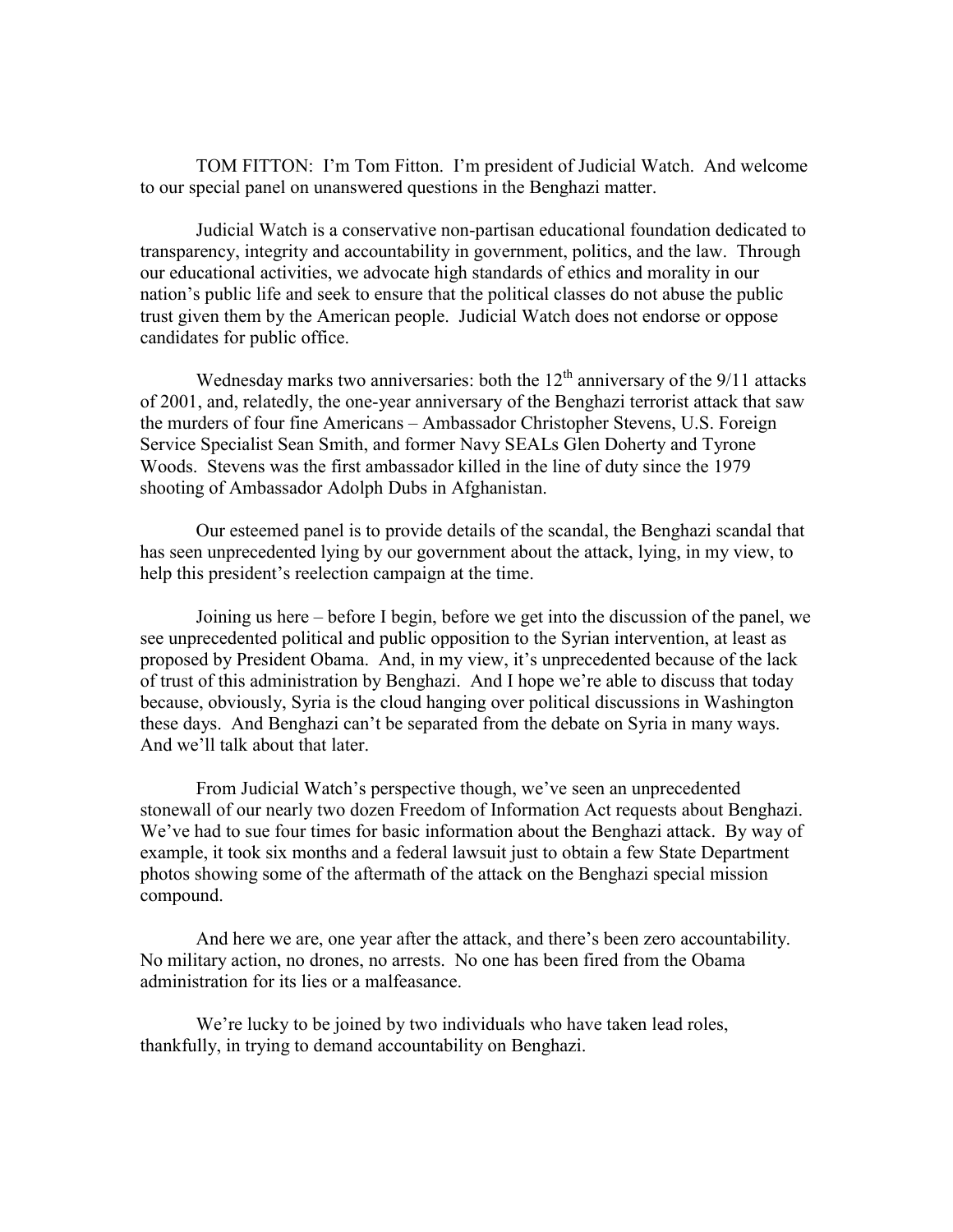Representative Frank Wolf is a senior member of the House Appropriations Committee. He's chairman of the Appropriations Subcommittee that oversees the Justice Department budget, including the FBI.

He's the author of legislation creating the National Commission on Terrorism, also known as the Bremer Commission. He introduced the legislation in September of 1998, a few weeks after two U.S. embassies in Africa were bombed, killing 244 people and injuring more than 5,000. He mentioned Osama bin Laden in his remarks associated with setting up this commission. And, of course, the commission delivered its final report in June 2000.

And, in 2014, Wolf has included funding for comprehensive external review of the FBI's implementation, FBI related recommendations of the 9/11 Commission. So it's good to know that someone is paying attention and make sure that 10 years, 12 years later, we're finally implementing some of the recommendations, or at least all of them, of the 9/11 Commission. And it also requires the FBI to study the potential for terrorist finance operations, both domestically and abroad, including economic attacks of any kind and to identify what preparations are in place to mitigate such an attack.

And, Wolf, as you'll learn here today, is also the author of H. Res. 36, which would create a House select committee to investigate the Benghazi matter. He also, in my view, has taken the lead on this quite literally. In July, he went to the floor of the House almost every day to ask a question of the day about what happened in Benghazi. So we're really lucky to have him here today to update us on his efforts and to raise even more questions.

And also joining us is Chris Farrell, who's my colleague and director of our investigations and research at Judicial Watch. And he's also a member, of course, of our board of directors. He was a distinguished military graduate from Fordham University, with a B.A. in history, former Army military intelligence officer specializing in counterintel and human intelligence.

He has pursued additional grad studies and national security studies specializing in unconventional warfare and terrorism. He served as senior staff associate of Columbia University's National Center for Disaster Preparedness, the Mailman School of Public Health. He is a member of the Association of Former Intel Officers, the American Society of Access Professionals, and the International Counterterrorism Officers Association, and a constituent member of the State Department's Overseas Security Advisory Committee.

Chris serves as Judicial Watch's also main representative to the United Nations headquarters in New York. And Chris personally oversaw Judicial Watch's unprecedented investigation of the Benghazi matter, and also was the chief author of our phenomenal special report on it. It titled "Unanswered Questions and the Quest for Accountability from the Obama Administration." So Chris will detail new disclosures that we have as a result of our investigations and lawsuits.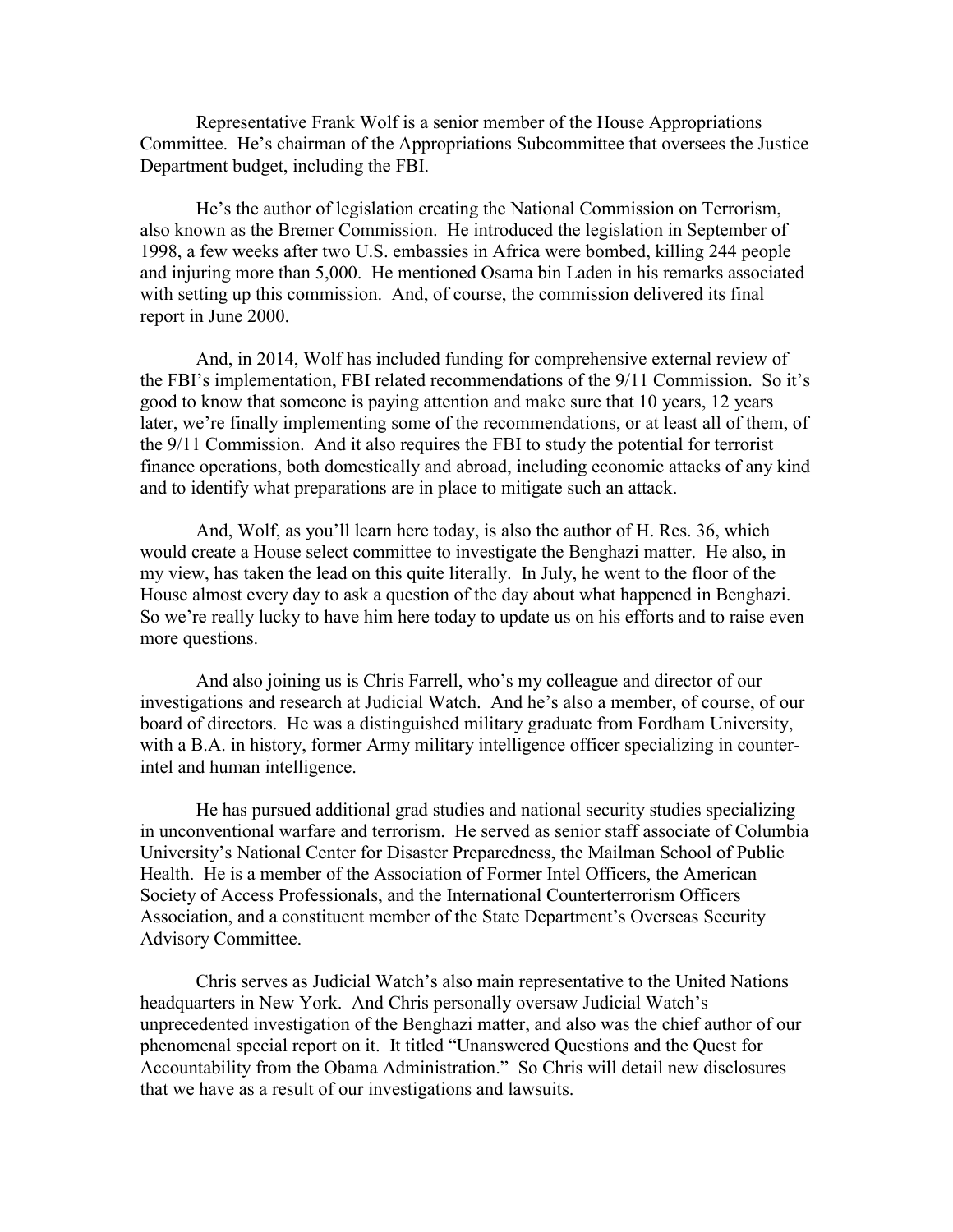And once Mr. Wolf and once Mr. Farrell make their presentation, we'll try to open up the floor to questions.

So with that being said, I turn it over to Congressman Wolf, who – before I turn it over to you, I would – I want to also give you special recognition for your efforts on behalf of religious liberty. If anyone has followed this issue, they should know that Congressman Wolf has been a phenomenal leader in that regard and has spoken for the voiceless in ways that our corrupt Washington culture has simply left behind. So, personally, I really appreciate your work in that regard as well, Congressman. That being said, back to Benghazi.

REPRESENTATIVE FRANK WOLF (R-VA): OK. Well, thank you very much. I appreciate your comments. I want to thank Judicial Watch for hosting today's event as we mark the one-year anniversary, and, also I think it's very appropriate, the anniversary of 9/9/11. There were about 180 some people from my district who died in the attack on the Pentagon. And so I think also that will be an anniversary that we will never, ever, ever forget, but this week, the one-year anniversary of the terrorist attack against the U.S. Consulate and the CIA annex in Benghazi attacks, which were themselves launched on the  $11<sup>th</sup>$  year anniversary of 9/11.

Judicial Watch has done such important work along with a number of other groups I've had the privilege of working with to advance the investigation into the Benghazi attacks.

Frankly, these outside groups are doing the work that Congress has failed – has failed to do to uncover what really happened that night. That is why I've been pushing for a House select committee for the last 10 months to dedicate the time and resources to a robust congressional investigation.

Over the course of the three weeks leading up to the August recess, I went down to the House for nearly every day to raise a series of questions that remain unanswered despite nearly a year of siloed investigation by five separate House committees. These  $(12<sup>th</sup>$  floor ?) statements are available on my website at wolf.house.gov/Benghazi.

When you look at the list of unanswered questions, it is startling how little, how little progress has been made in this investigation over the last past year. It also demonstrates the failure of the Congress to fulfill its oversight responsibilities.

Some may ask why the continued focus on Benghazi a year later, especially when there are so many new issues facing the new Congress. I believe there are three key reasons to continue to push for a select committee to hold public hearings, to issue subpoenas, and to report the truth about what happened to the American people.

The first of our obligation is to the families of those killed and seriously wounded survivors who fought alongside Ty Woods and Glen Doherty to save so many American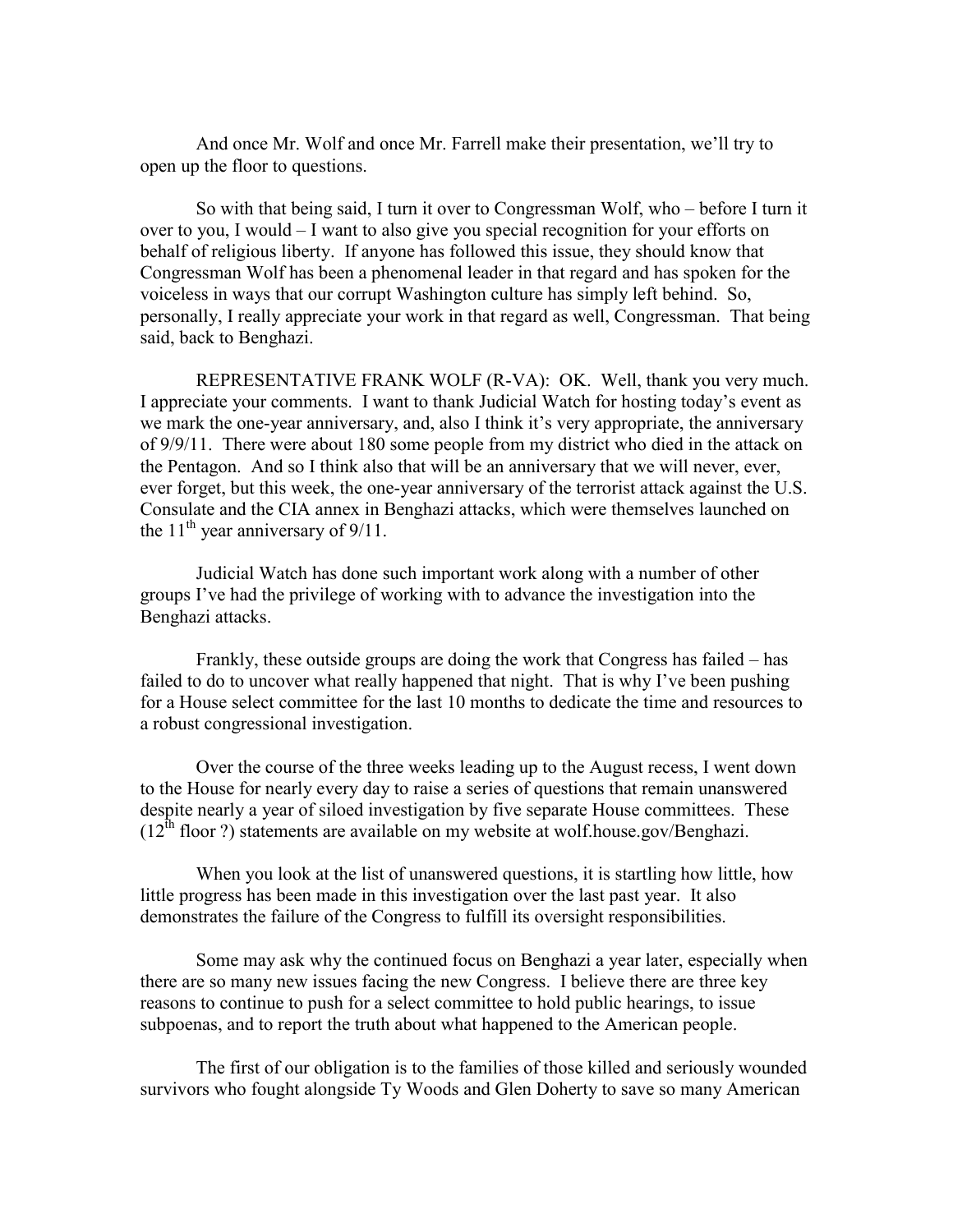lives that night. A grave injustice was committed against them when the determination was made not to send any aid or assistance over an eight-hour period of fighting. That injustice is only magnified when the sacrifice is not acknowledged and the story is not told.

To date, we only know the name of one of these brave survivors, Diplomatic Security Agent Dave Ubben, who has spent the last year – and is still there – last year undergoing multiple surgeries at Walter Reed Bethesda Hospital. But he is not alone. Others were wounded. The story of how a handful of brave Americans fought off hundreds of armed terrorists has yet to fully come out. Do we not owe it to these men to credit them for their heroic acts?

The second reason is Benghazi embodies, embodies why the American people are losing confidence in the government, both in the executive branch's failure to assist those under fire that night as well as the legislative branch's failure to obtain answers or to hold individuals accountable.

Third is that it is increasingly apparent the U.S. acts in Benghazi since 2011 have had a strong connection with U.S. policy toward assisting the Syrian rebels. Many of these rebels are now (undoubtedly ?) al Qaeda connected affiliates, including those that may have participated in the attack on the consulate and the CIA annex in Benghazi.

In light of the evidence that has emerged following attacks, I firmly believe that whatever the State Department and CIA were doing in Benghazi had a direct connection to U.S. policy in Syria, a policy that to date has not been fully revealed to the American people or, quite frankly, to Congress.

While troubling in isolation, it is all the more important so in light of the president's request to Congress this week to authorize military intervention in Syria. How can this conversation advance in a responsible manner without clarity about what transpired that night in Benghazi?

Two weeks ago, respected national security reporter Bill Gertz wrote in a "Washington Free Beacon" that, quote, "U.S. intelligence agencies earlier this month uncovered new evidence that al Qaeda linked terrorists in Benghazi are training foreign jihadists to fight with Syria's Islamist rebels, according to U.S. officials. Ansar al-Sharia, the al Qaeda linked militia that U.S. officials said orchestrated the September 11 attacks on the U.S. diplomatic compound and the CIA facility in Benghazi, is running several training camps for jihadists in Benghazi and nearby Darnah, another port city further east, officials said," end of quote.

The article went on to say, quote, "At the time of their arrest, the Tunisians stated that they were trained in small arms use and they were on their way to join Syrian rebels by traveling first to Benghazi, then Istanbul and overland across Turkey into northern Syria." I also noted that, quote, "U.S. intelligence agencies believe Libya has produced more jihadist rebels for the Syrian conflict than any other outside nation."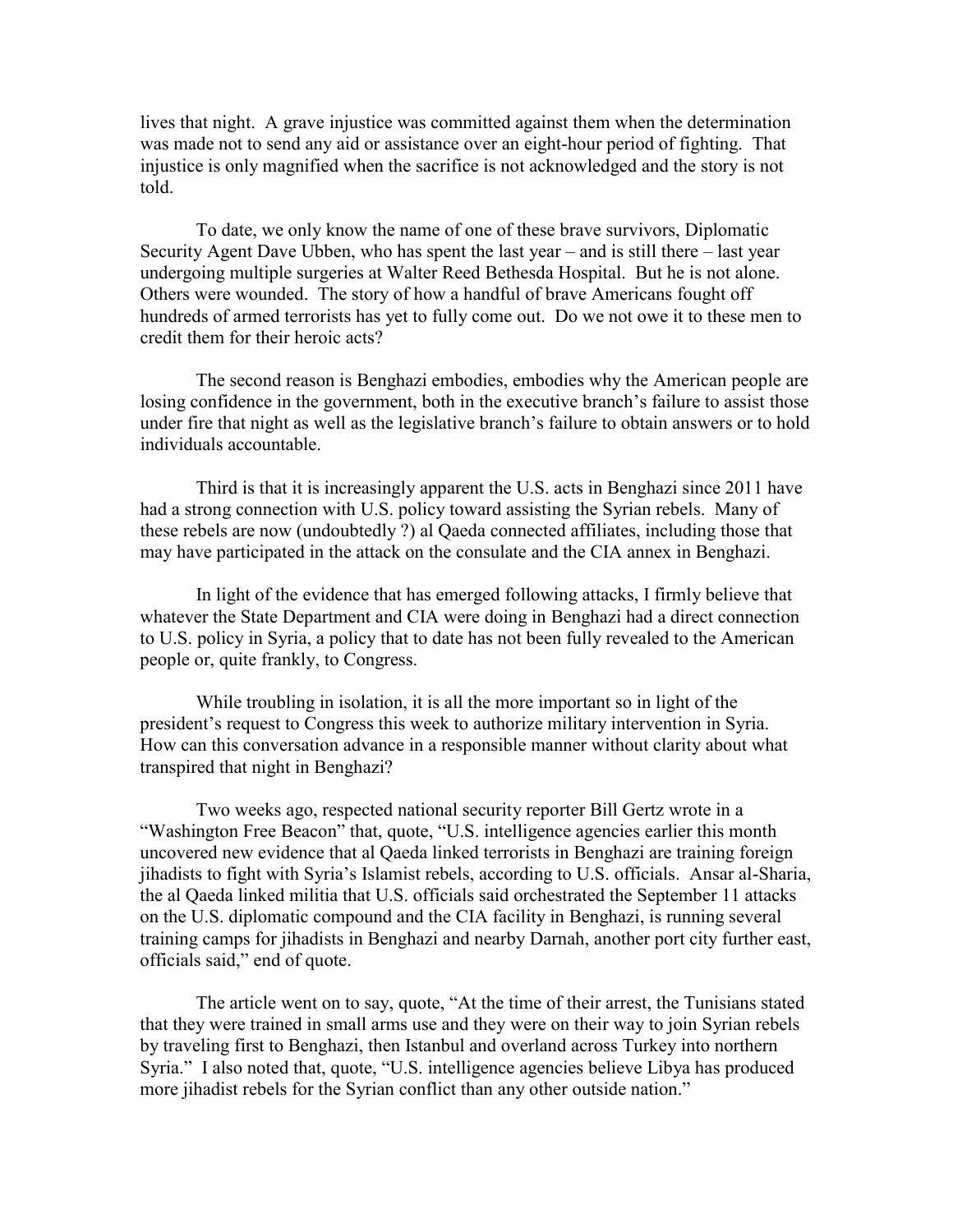Continue to quote: "Some 20 percent of foreign jihadists in Syria came from Libya and several hundred are currently in the country." Continue to quote: "Over 100 Libyans were reported killed in Syria fighting for such rebel groups as the al-Nusra front, the Islamic State in Iraq and Levant, Umma Brigade, the Ahrar al-Sham, an al-Nusra offshoot."

U.S. involvement in weapons collection in Benghazi goes back even further.

The "National Journal" reported back in 2011 that, quote, "The U.S. is planning to ramp up spending to help Libya's interim government secure and destroy the shoulderfired surface-to-air missiles and weapons looted from Gaddafi's stockpiles. A senior State Department official said Clinton will tell Libyan leaders that the U.S. contribution to these efforts will go up to 40 million (dollars)," end of quote. The same article noted that, quote, "The U.S. has already spent six million (dollars) on its unconventional weapons disposal efforts, sending a quick reaction force or weapon experts to Libya by October 2011."

It is particularly noteworthy that during the same time period the U.S. was engaged in collecting weapons in Libya, respected national security reporter Mark Hosenball, on August 1<sup>st</sup> of 2012, wrote, quote, that "President Barack Obama signed a secret order authorizing U.S. support for rebels seeking to depose Syrian President Bashar al-Assad and his government. U.S. sources familiar with the matter said Obama's order approved earlier this year, and known as an intelligence finding, broadly permits the CIA and other U.S. agencies to provide support that could help the rebels oust Assad," end of quote.

The article goes on to say, the White House is for now apparently stopping short of giving the rebels lethal weapons even as some U.S. allies do just that. And precisely when Obama signed the secret intelligence authorization, an action not previously reported, could not be determined."

However, Hosenball also reports that following information: "A U.S. government source acknowledged that under provisions of the presidential finding, the United States was collaborating with a secret command center operated by Turkey and its allies."

And NBC say, quote, "The shoulder-fired missiles, also known as MANPADs, have been delivered to the rebels via Turkey," end of quote.

Is it possible that the president's intelligence finding included an authorization for the weapons collected in Libya to be transferred to Syrian rebels? Was the CIA annex in Benghazi being used to facilitate these transfers? I believe there's now enough evidence suggesting this, that it demands a clear explanation.

Last month, the "Washington Examiner" Susan Crabtree reported on comments made by an attorney for one of the Benghazi whistleblowers, suggesting that as many as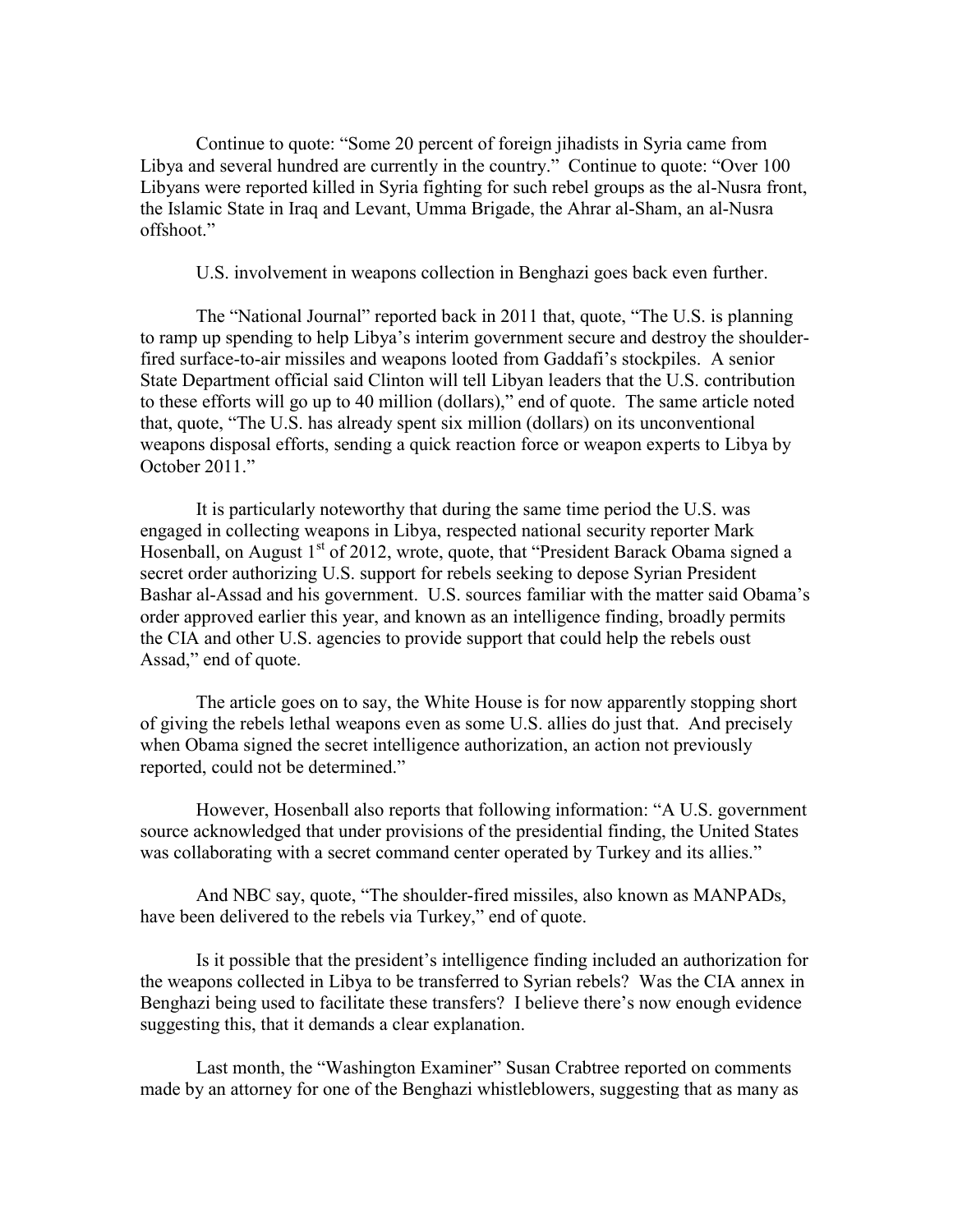400 surface-to-air missiles were stolen by terrorists in the attack on the U.S. facilities in Benghazi last year.

Crabtree also noted that although State Department Spokesman Marie Harf, in a comment on the matter of the stolen weapons, quote, "Harf said the U.S. has devoted 400 million (dollars) to assist the government of Libya in securing and disabling stockpiles of at-risk conventional weapons and ammunition," end of quote. I think most everyone would agree that 400 million (dollars) is a sizeable amount of money.

As the senior member of the House Appropriation Committee who served in the subcommittee that funds the State Department and other foreign assistance programs, I sent a letter today to both the president and secretary of state asking the following questions: one, what is the total amount of appropriated funding spent on weapons collection, transfer and destruction since 2011? Under what authority was this funding used?

Two, did the State Department and/or the CIA award contracts to any U.S. or foreign contractor for assistance with the collection, storage, transportation or removal of the collected weapons? If so, what are the names of the contractors? And what is the total value of the contract?

Three, did the U.S. work with any foreign government or agencies in collecting and disposing of these weapons? If so, what foreign government or agencies were involved? And what was their role in the collection process?

Four, were the collected weapons ever held of stored in either the U.S. consulate or CIA annex in Benghazi during the collection process?

Five, did the collected weapons remain in warehouses in Libya or were they transferred to the U.S. or another country for disposal? If so, whose custody were the weapons ultimately transferred to for storage or destruction?

Six, how does the State Department confirm the destruction of these collected weapons? Is it a certification provided to the department?

And, seven, more importantly, at any point in time, were these collected weapons transferred to Syria and were ever obtained by opposition fighters including jihadist fighters?

When Dan and I were out in the region, we were  $in - in$  February, we went to Egypt and Lebanon. We went down into Beqaa Valley. We had a number of Syrians come out of Damascus and tell us of the story of the jihadists, and some of the stories. So, you know, at any point, were these collected weapons transferred to Syria and were ever obtained by opposition fighters, including the jihadists?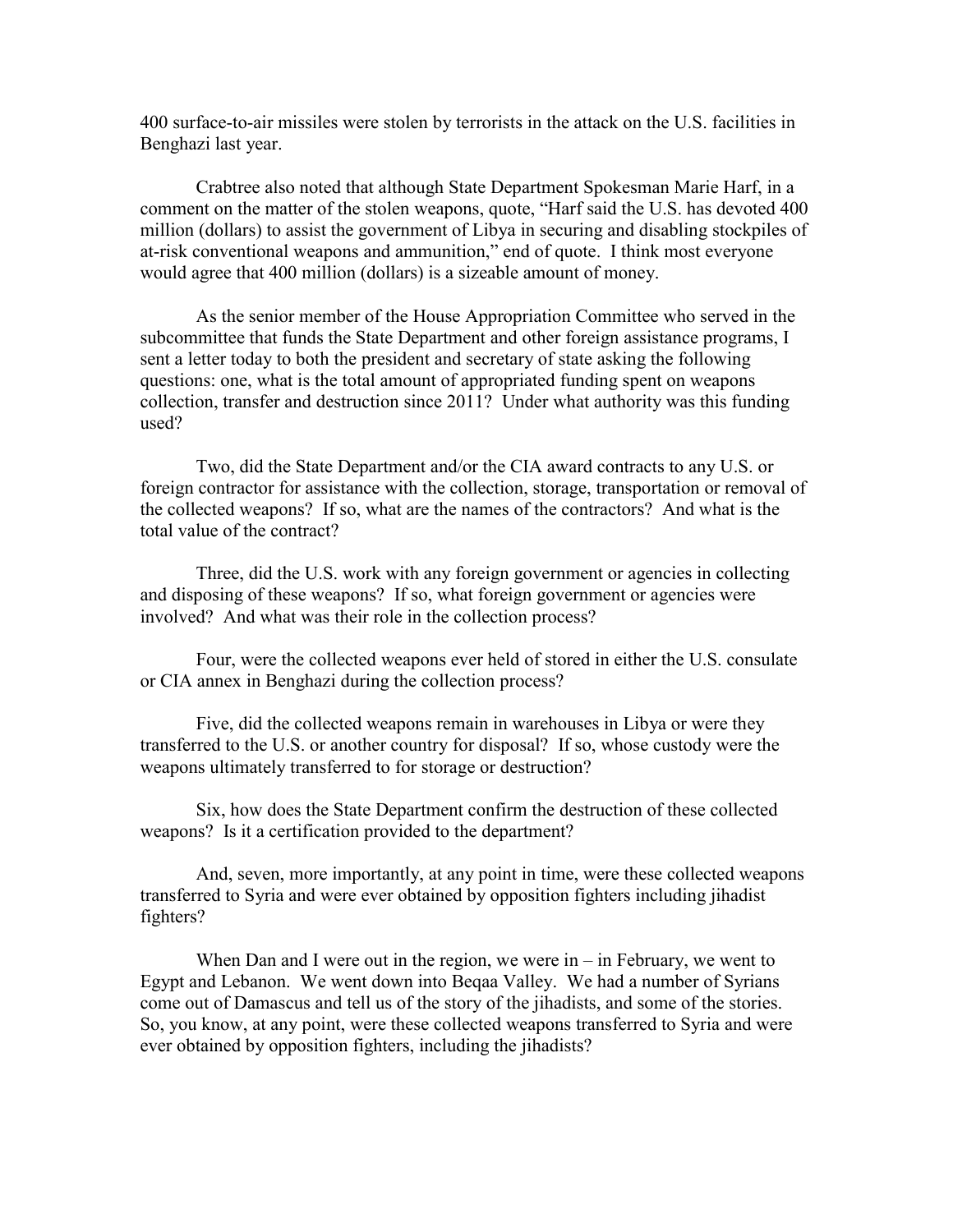Questions about these weapons are especially timely in light of a "Wall Street Journal" article, on October 25<sup>th</sup>, further detailing covert U.S. cooperation with Saudi Arabia to arm Syrian rebels.

According to the article, quote, "Not everyone in the Obama administration is comfortable with an U.S. partnership with the Saudis on Syria. Some officials said they fear it carries the same risk of spinning out of control as an earlier project in which Prince Bandar" – who incidentally used to live in my congressional district – "was involved in the 1980s CIA program of secretly financing the Contras in Nicaragua against a leftist government. The covert program led to criminal convictions for U.S. operatives and international rebukes." Quote, "This program has the potential to go badly, one former official said, citing the risk weapons will end up in the hands of violent anti-Western extremists."

And keep in mind, if you read the book "The Looming Tower," it points out that the Saudis funded all of the Madrasas up on the Afghan-Pakistan border that actually led to 9/11. And if you know who was involved in 9/11, the overwhelming majority were the Saudi. I would not trust Price Bandar and the Saudis with regard to this.

This article notes that the program was begun amid 2012, and was prior to the Benghazi attack by former CIA Director David Petraeus and has been continued by his successor, John Brennan.

Were these rebels being armed with weapons collected in Benghazi? Again, there's reason to believe this may be the case and a clear explanation is warranted. That's why I'm calling for the Congress to hold a public hearing with both former Director Petraeus and current Director Brennan to determine what was going on at the CIA annex in Benghazi and what role it played in the collection and disbursement of weapons collected in Libya, specifically with the focus of trying to understand how the annex may have supported CIA efforts to arm and train Syrian rebels.

This hearing would preferably be held by a select committee, but there's no reason the House Intelligence Committee cannot hold a public hearing – and if it's not public, forget about it; if it's not public, forget about it – with these two men immediately.

Given the pending request for authorization to use military force in Syria, it is more important than ever that the Congress understand U.S. support and assistance to the Syrian rebels. And were the groups responsible for the Americans deaths in Benghazi may have been at the same benefitting from U.S. assistance in Syria?

Before Congress can make an informed decision about military intervention in Syria, Benghazi should be more fully understood as the two are intimately related and may have a direct bearing on U.S. national security.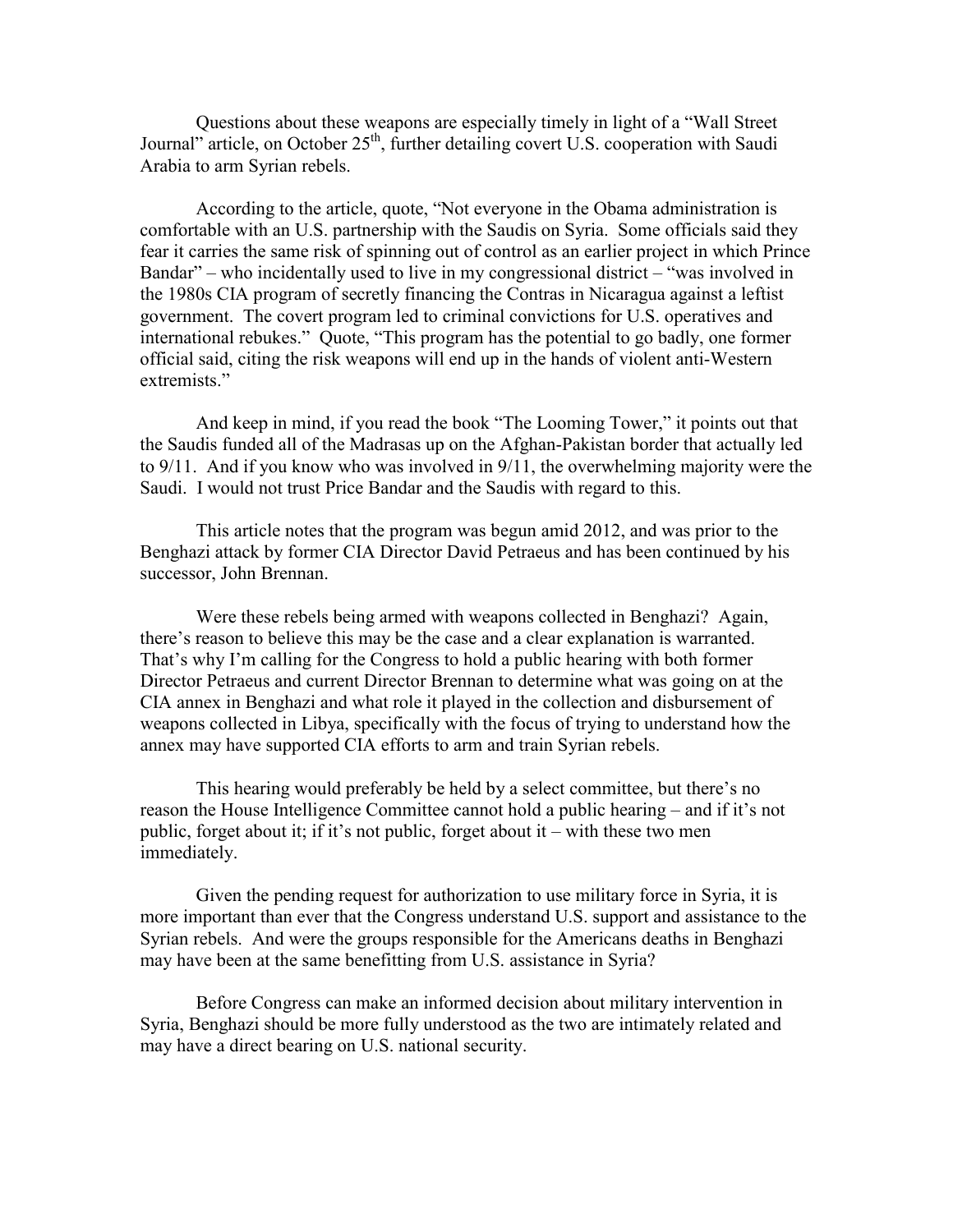Unfortunately, transparency has not been the order of the day. The Obama administration has reportedly applied tremendous pressure to silence those survivors along with others who witnessed what happened that night in Benghazi.

As many of you know, on August  $1<sup>st</sup>$ , CNN reported that, quote, "The CIA is involved in what one source calls an unprecedented attempt to keep the spy agency Benghazi secrets from ever leaking out."

Since January, some CIA operatives involved in the agency's mission in Libya have been subjected to frequent, even monthly polygraph examinations according to a source with deep inside knowledge of the agency's working. The goal of the questioning, according to sources, is to find out if anyone is talking to the media or Congress. It is being described as pure intimidation with the threat that any unauthorized CIA employee who leaks information could face the end of his or her career.

Additionally, according to a trusted source that's contacted my office, many if not all the survivors of the Benghazi attack, along with others at the Department of Defense and CIA, has been asked or directed to sign additional non-disclosure agreements about their involvement in the Benghazi attacks. Some of these, quote, "new NDAs" – as they call them – I've been told were signed as recently as this summer.

Fox News subsequently confirmed that these reports – in an August  $2<sup>nd</sup>$  article stating, quote, "Fox News has learned that at least five CIA employees were forced to sign additional non-disclosure agreements this past spring in the wake of the Benghazi attacks." These employees had already signed such agreements before the attack, but were made to sign new agreements aimed at discouraging survivors from leaking their stories to the media or anyone else.

Given the tremendous pressure being brought to keep these people silent, one must ask: what is the administration afraid of? What will the survivors disclosure to the American people if given the opportunity to speak?

Shortly after I delivered a series of floor statements raising unanswered questions about Benghazi, my office received a call from a man saying he knew a CIA employee who has retained legal counsel because he's refused to sign an additional NDA regarding – a non-disclosure agreement regarding the September 11, 2012, events in Benghazi. I called the law firm, spoke with the CIA employee's attorney who confirmed that her client is having an issue with the agency and the firm is trying to address it. We offered to help. They said they were going to work through the process. But based on my past experience with the CIA, of course, headquartered in my congressional district, and a number of CIA people go to my church in my neighborhood, I am not at all confident that these efforts will be successful.

Finally, on the eve of the one-year anniversary of the attacks, I'd like to comment on the state of the FBI investigation. It is very telling that despite the full resources for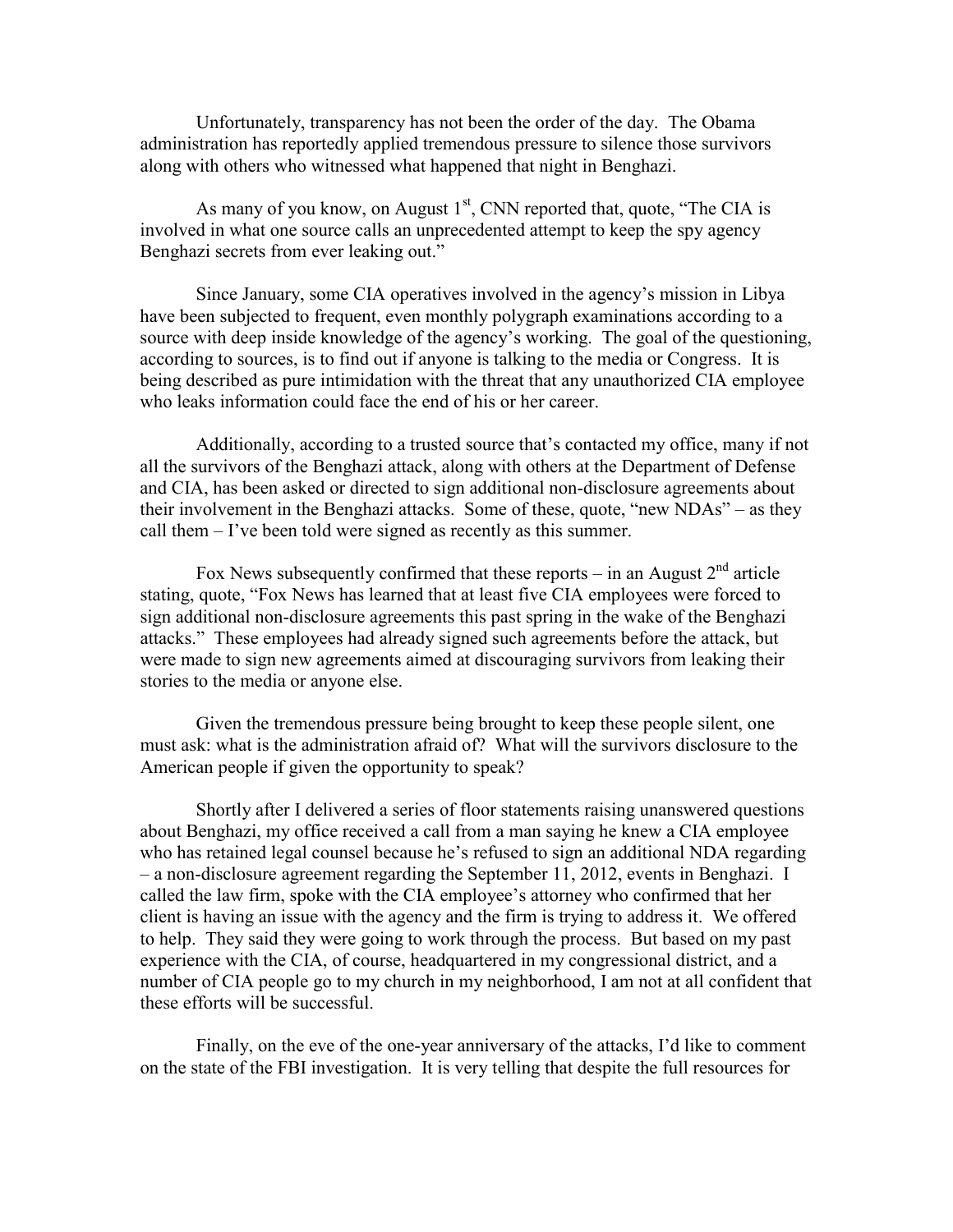the U.S. intelligence, defense and law enforcement agencies, we have yet to locate and apprehend and bring to justice any of the suspected terrorists.

As the chairman of the Appropriation Subcommittee that funds the FBI from 2001 to 2006, and, again, since 2011, I have been one of the bureau's strongest supporters in Congress. However, I'm deeply disappointed in both the bureau's failure to make progress and the manner in which this investigation has been used as a cover or as an excuse by the Obama administration officials to refuse to comment on what happened that night.

Even at the beginning – and I won't get into the classified what they said – the first one we had is every question we'd go to, Hillary would say, the others would say, we really cannot comment because the bureau, and the bureau guys at the end, is actively investigating. This is an active investigation. So, therefore, we cannot comment.

Consider that in May, the Associated Press reported that, quote, "The U.S. has identified five men who might be responsible for the attack on the diplomatic mission in Benghazi, Libya, last year and has enough evidence to justify seizing them by military force as suspected terrorists, officials say. But there isn't enough proof to try them in a U.S. civilian court as the Obama administrations prefers. The men remain at large while the FBI gathers evidence." That was in May.

The failure to detain these suspects a year later and nearly five months after they were supposedly identified represents a stunning abdication of responsibility on the part of this administration. When will the FBI be able to gather enough evidence to use in a civilian trial against them if they're denied access by countries because the administration refuses to use the tools of American diplomacy to bring pressure to bear on these countries?

Any crime scene to which law enforcement officials are denied for a day, much less a week, must be consider compromised. And it took a number of days before the bureau got in. And we've seen the story of CNN and others talking to some of these people well before the bureau got on the scene.

There's one very telling example of the administration's failure to bring diplomatic pressure on countries to support the FBI investigation.

Last fall, Tunisians obtained the first suspect in the Benghazi terror attack – Ali Harzi, H-A-R-Z-I – after he was deported from Turkey in the weeks following the attack. Tunisia, despite being the beneficiary of more than \$300 million in U.S. foreign aid – they're actually called a Millennium Challenge Country, meaning they're better than most. They're sort of better, and, because of that, they're going to get more aid and more assistance. They've refused to allow the FBI access to the suspect for nearly five weeks. It was only after congressional threats to cut off the aid that the government of Tunisia reconsidered its position.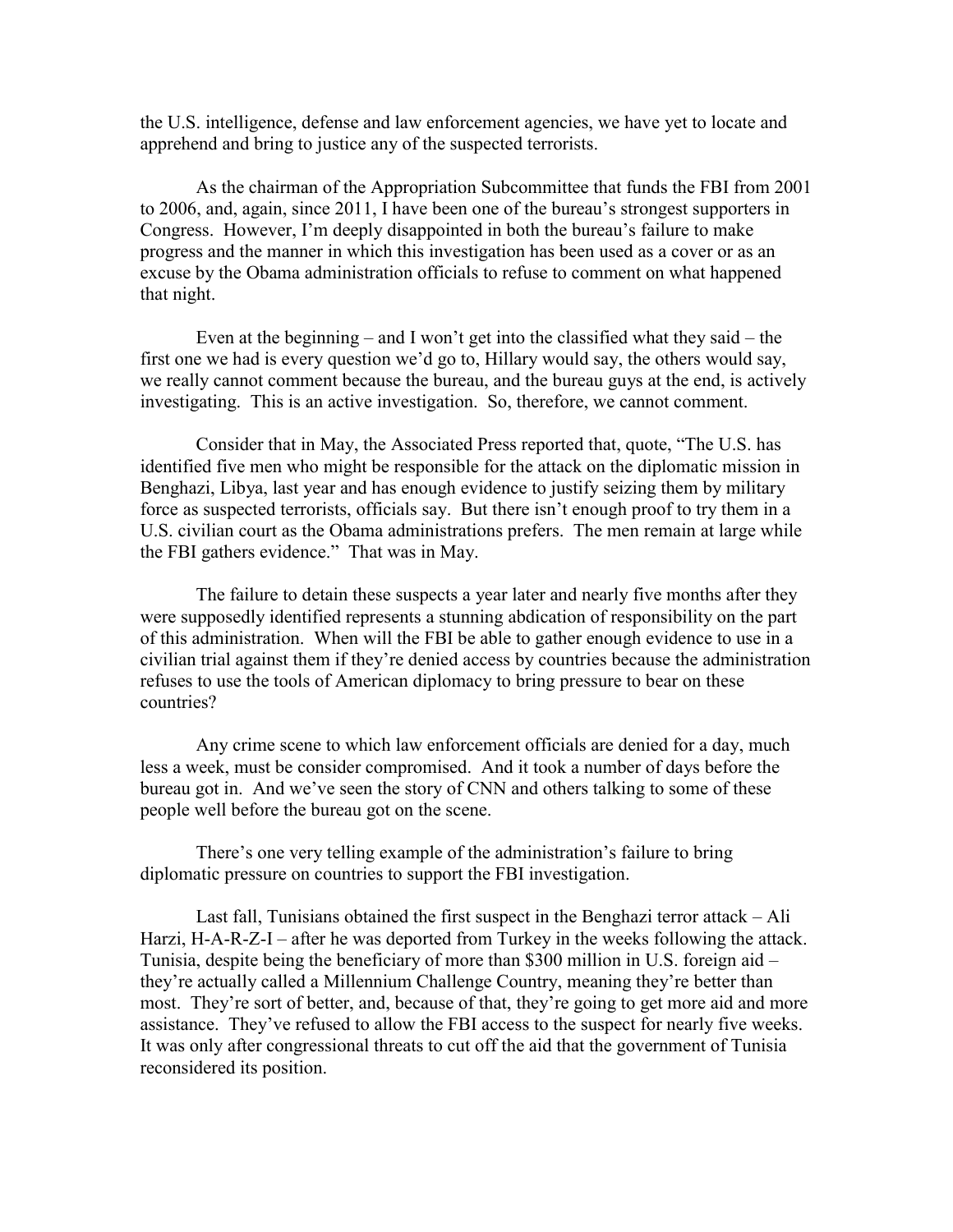Ultimately, the FBI interrogation team returned – after being on the ground for five weeks left – returned to Tunisia and was allowed just three hours to interview Harzi with his lawyer and a Tunisian judge present. Not long after the FBI interview, Harzi was inexplicably released by the Tunisian authorities and his release was celebrated by Ansar al-Sharia terrorists. You can go online. You can see it. They're celebrating. They're hugging and embracing – he's out, he's out.

Consider there for a moment the Tunisian government kept the FBI interrogation team waiting on the ground for weeks before the team ultimately left the country. Only under threat from certain members of the U.S. Congress did Tunisia allow the FBI team to return to interview the suspect for a mere three hours. Then, when the terrorists were released, there was celebration, which I think is shameful.

Because of Tunisian obstruction of the FBI investigation at my request, the House took the first step in July to send a signal to Tunisia and other countries harboring the terrorists responsible for the death of four Americans in Benghazi when the State Department operation appropriation bill carried language cutting aid to Tunisia.

This is an important – and also, I was in – Dan and I were in Egypt in February. I brought a letter to give to Morsi, and asking Morsi to make available to the FBI – there was a legal attaché on the scene – a man who was involved in the attack with information. To date, they have not allowed us to interview him. And, of course, we've given Egypt \$71 billion since the Camp David Accords.

This is an important and overdue step, overdue because the Obama administration could have long ago suspended or terminated its payments to Tunisia or other countries that failed to cooperate with the FBI in this investigation.

Additionally, there's the larger question of whether it is even appropriate, if enough evidence is gathered, to bring the terrorists to the U.S. for civilian trial. Benghazi was a battlefield, not a crime scene. And America lost. Those responsible should face justice as enemy combatants and not common criminals.

Keep in mind, Anwar al-Awlaki, who had  $a$  – was in a mosque when he used to be in my congressional district, in Falls Church, now adjoining mine, was an American citizen, went to an American college, if you will, on the taxpayer money. He was killed by a drone in Yemen as well as his son, and yet, these guys who we know have done this, nothing happens.

In closing, just last week, I had the opportunity to speak with a survivor  $-$  it was last Tuesday – of the Benghazi attack. I wanted the opportunity to thank him for his service and to get a better sense of the pressure that has been brought against the survivors. They live in fear. They're afraid to come forward. They're afraid to have (the name ?). That's why you have to have public hearings and subpoenas, a way to protect the people who come forward.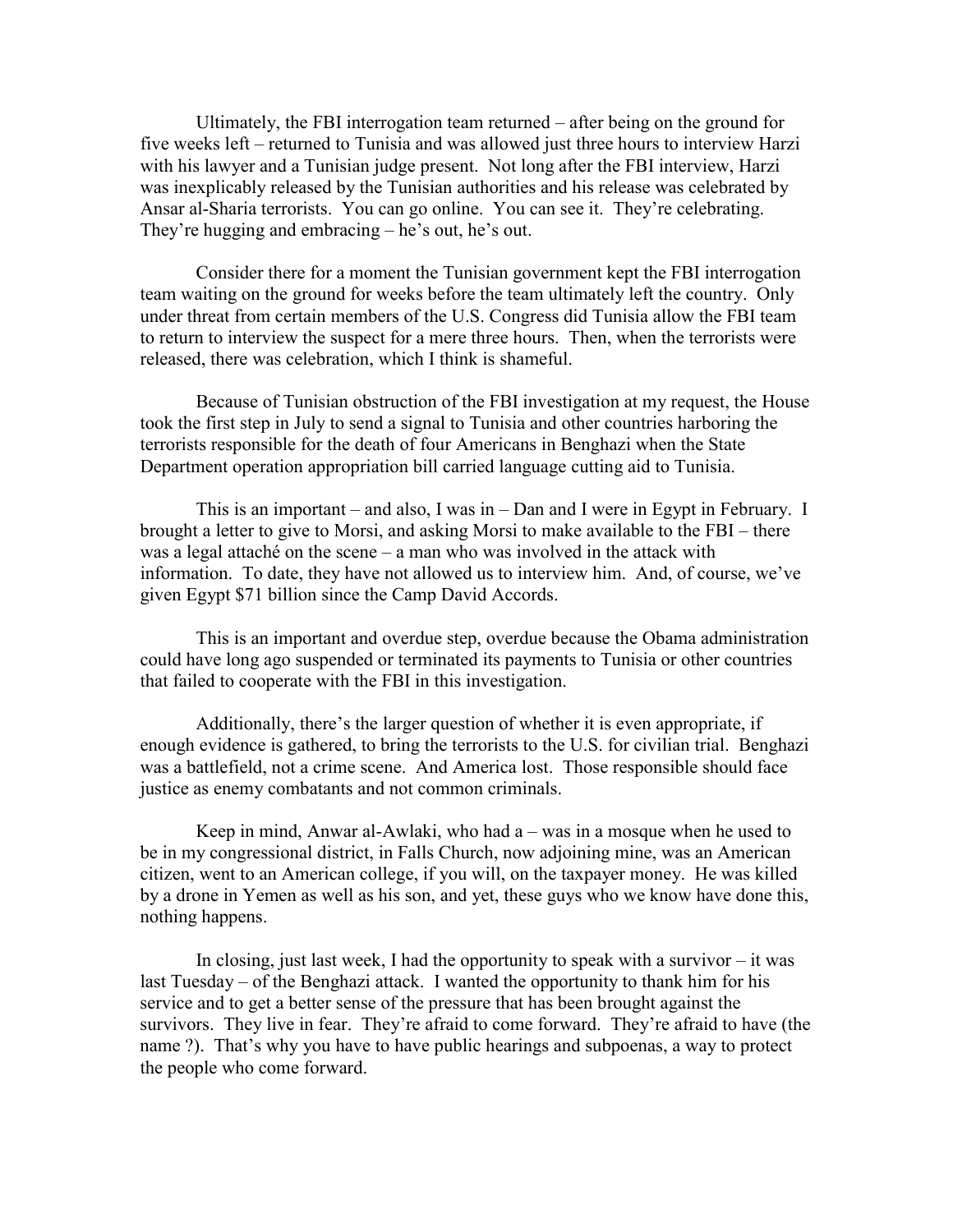Because the full story about what happened that night has not been made public, people like those who were on the scene there, who I spoke with, who fought valiantly throughout the night to save scores of American lives, are not receiving the recognition – they're not receiving the recognition that their country owes them. Instead, their government is intimidating them into silence for reasons that Congress is failing to fully investigate. And I think these men deserve better.

The lack of answered despite a year of investigation in five House committees is inexcusable. It has been nearly six months since the, quote, "interim progress report" on the five committee investigations was released. Will there ever be a final report? And if so, will it answer the questions I and others have raised? Will subpoenas ever be issued to survivors and others in the chain of command to determine why no assistance was sent to Benghazi? Will we ever learn the truth about whether weapons collected in Libya ultimately ended in the hands of the Syrian rebels? After a year of the current approach, I think we all know the answer. The answer is no.

That is why the speaker should use this anniversary of the Benghazi attacks and the impending vote on the U.S. use of force in Syria to change course and create a House select committee which can at long last hold public hearings and issue subpoenas to get to the bottom of this. It is the only way the American people will ever learn the truth and the only way the survivors will ever receive the recognition they deserve for their heroic efforts that – my bill to create this subcommittee is – now we have 170 cosponsors: six joined in August, two called today.

We have three-quarters of the House, Republicans, super majority of the majority. It has been endorsed by family members of the Benghazi victims, the retired Special Operations community, the Federal Law Enforcement Officers Association, which represents the diplomatic security agents who were present in Benghazi that night, as well as the editorial page of the "Wall Street Journal" among many other endorsements.

I don't know of any other bill that has such strong support from the House majority but is still opposed by the House leadership. I have no doubt that if this bill came to the floor, it would receive near unanimous support from Republicans, and, eventually, a number of Democrats would support it too. This is bipartisan. It puts everything on the table. They can all pick and choose who they subpoena.

The question before us today is whether the speaker will seize the opportunity after a year of failed or stalled committee investigations to change course and create this select committee to ensure that the American people learn the truth.

And, again, I want to thank Judicial Watch for putting this on.

MR. FITTON: Thank you. Thank you, Congressman Wolf, for your sobering report. And we're going to discuss this further.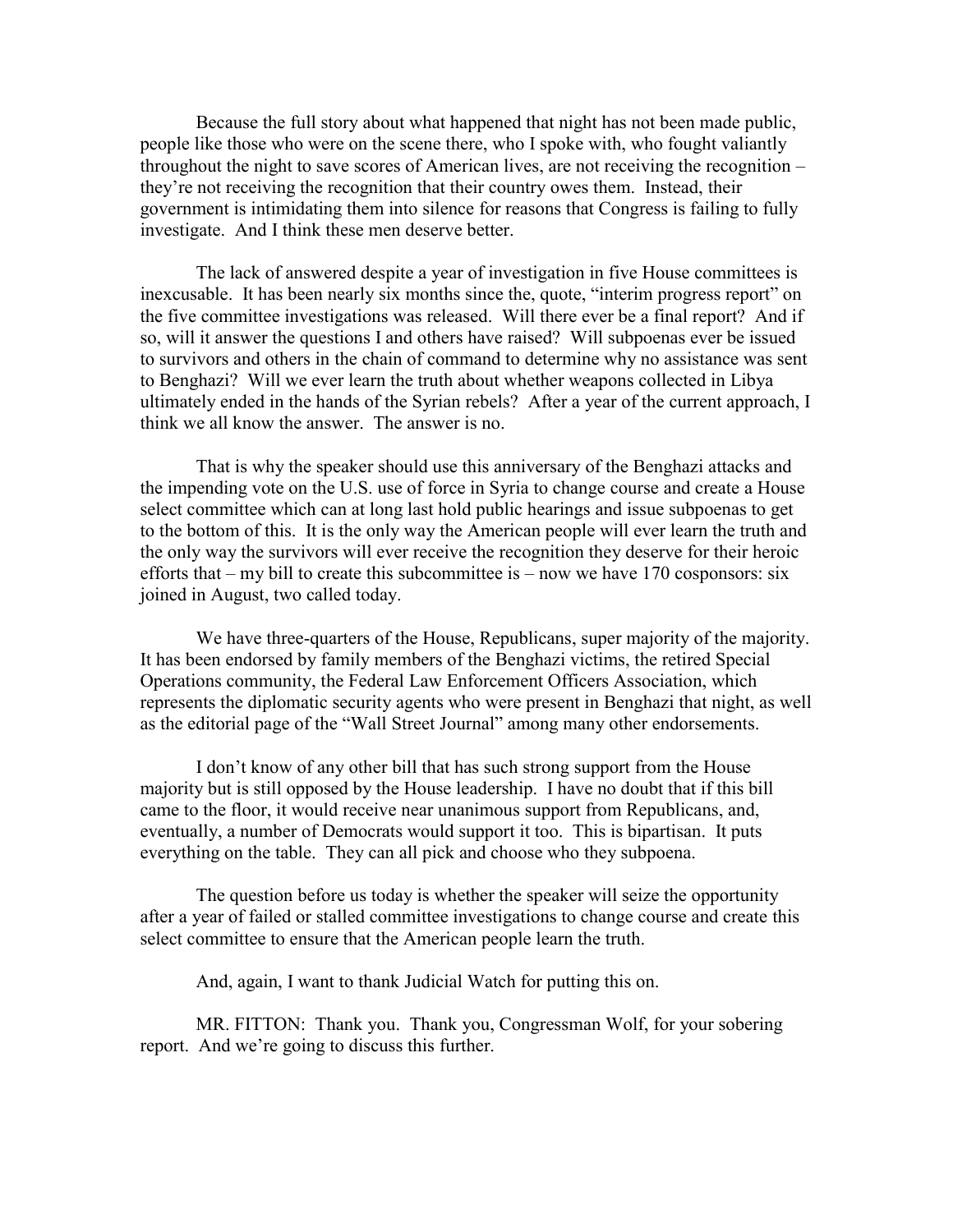First, I'll turn it over though to Chris Farrell, who, as I said, is an expert in terrorism, has been studying, obviously, for years. Here at Judicial Watch he's focused on the Beslan attacks. He's consulted with various agencies. And we talk about whistleblowers – this is the guy that whistleblowers talk to, one of the folks, when they call Judicial Watch. So he knows more than he can tell about.

But we know a lot as a result of Chris' efforts and the diligence of his investigative team. And, obviously, the support of our litigation team because, sometimes, we find with the Obama administration – well, frankly, with any government administration, presidential administration that you have to sue to get access to basic information about what your government's up to. It's just the nature of the beast.

That being said, I'll turn it over to Chris Farrell.

CHRISTOPHER FARRELL: Thank you, Tom. And thank you, Mr. Wolf. I appreciate your comments.

Today, we finalized a report on the anniversary of the Benghazi attack, and it's titled "Unanswered Questions in the Quest for Accountability from the Obama Administration." This report first was published, the first version of this report, in January of this year. And the first part of the report, as it stands today, maintains that initial reporting and then we've supplemented it.

Before I get into the detail of it though, I want to acknowledge and thank, as Tom just did, our investigators, namely Sean Dunagan and Kate Bailey for their assistance in doing this report, our attorneys here at Judicial Watch, and all of our staff really who make this kind of work and this kind of reporting possible, because, without them, it doesn't happen, frankly.

So our new report recaps the analysis done by a recently retired diplomatic security service officer named Ray Fournier and his commentary that he gave us. That report that we produced in January of this year was based upon Mr. Fournier – based upon Ray's analysis. And his knowledge of the diplomatic security service, what was going on at the State Department was very fresh. He only retired in December. So he had weeks-old knowledge of process, procedures, standards, routines, all the mechanics of what goes on in the State Department.

That initial report we produced in January goes through the Accountability Review Board that that the State Department established and really kind of takes it apart. It disassembled the ARB reporting that Ambassador Pickering and Admiral Mullen did, and provides some very pointed questions, so pointed in fact that if you go and review the report today, none of those questions have been answered, not one.

We're months down the road from that initial report in January. We've had five or six congressional committees conduct investigations and they still haven't answered the questions from January.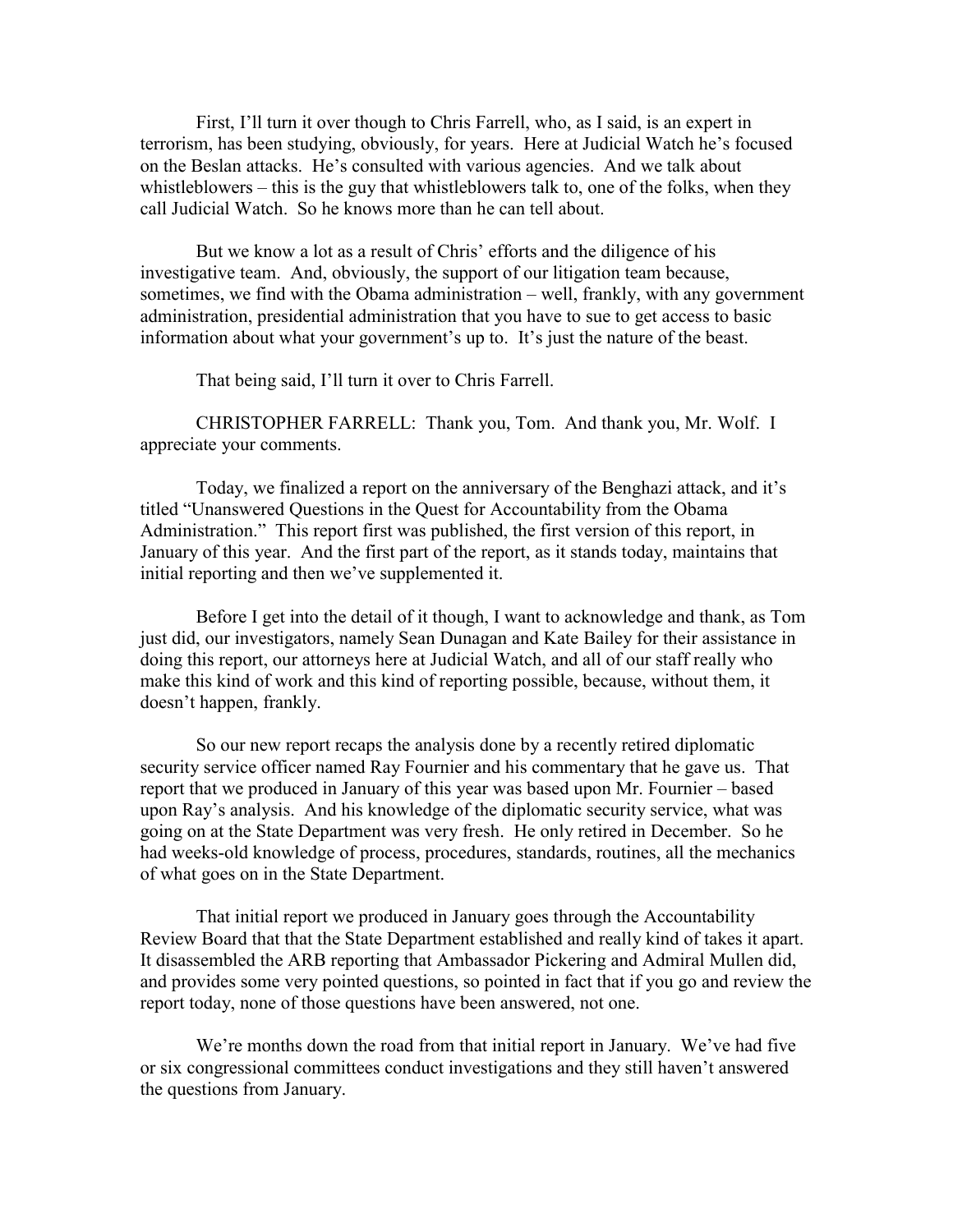So an important document because it takes apart the ARB and it does it from the standpoint of a professional diplomatic security service officer who had served as an RSO, regional security officer, in embassies – five different embassies around the world. So this is a guy who did it for a living. He knows of what he speaks. And his analysis and commentary is very important.

I'll tell you that of that – that report, when we issued it in January, we had distributed over 100,000 copies of that report, enormously popular with Judicial Watch members and with other organizations that really had an interest in, you know, what does a real professional say? What's an insider's review of what the ARB did or didn't do?

Part two, which is what we published today, what we finalized today – and part two of our report goes through a few different areas. I'll just touch on them briefly.

The first is about really what's a deliberate campaign of lies by the Obama administration concerning the YouTube video. There's no other way to describe the administration's position concerning representations made by Ambassador Rice and others about this ridiculous YouTube excuse. There were painful, excruciating explanations provided by the administration with contradictions, and reversals, and finger pointing. And it was really shameful, really a shameful performance. And, of course, eventually, they were forced to admit that, yes, it actually was terrorism. It wasn't inspired by YouTube.

That entire story collapsed. The scary thing is though it collapsed without consequence, without consequence. The administration essentially walked away from that string of lies that ran from September  $12^{th}$ , or actually even the  $11^{th}$ , but the  $12^{th}$ principally, all the way through September  $28<sup>th</sup>$ . The president of the United States stood up in front of the U.N. General Assembly on September  $26<sup>th</sup>$  and repeated the same lie about the YouTube video. Nobody bats an eye. Nobody cares. It's extraordinary.

Along those lines is really a lack of accountability, which is the second section of the report. You know, the four officials who were suspended from the State Department just three weeks ago were reappointed by now Secretary Kerry. So the four officials who were kind of hung out to dry and pointed at and said, you guys did wrong, you didn't do your job, you didn't prepare, you didn't follow through, you didn't respond, those four officials have spent essentially the last year on paid administrative leave. That doesn't sound like much of a consequence, much of a punishment or any sort of censure, does it? So those folks, thanks to Secretary Kerry have all been – have been reappointed and they're back on the job. Again, no accountability, none.

We've done a detailed chronology – I'd say an exhaustive chronology. We've gone into a number of different resources, news sites and other information sites, and really called out and compiled the most comprehensive chronology that I know of concerning Benghazi, both before, during and after the attack. We also made sure to include details that various news agencies prefer to airbrush out of the story.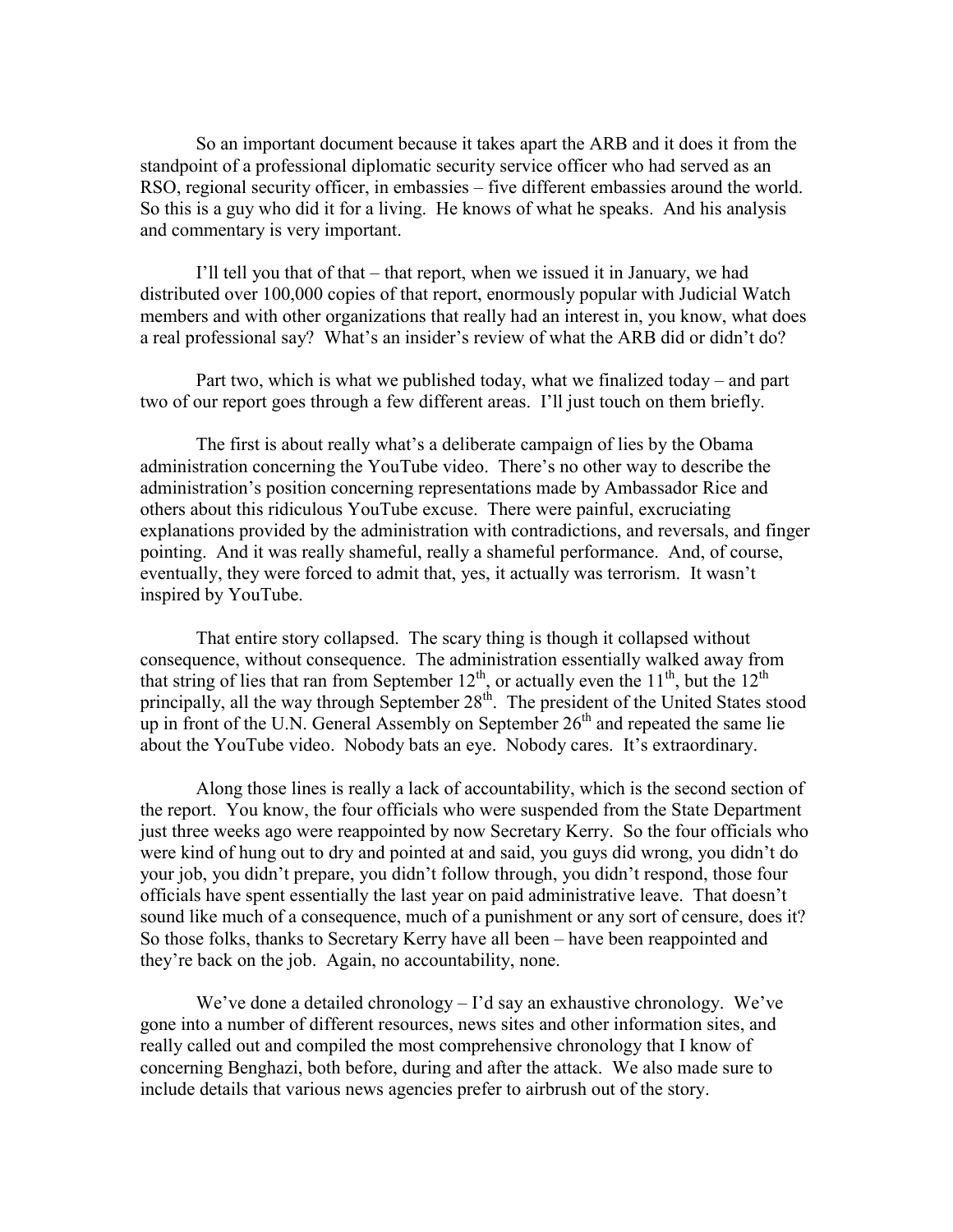For example – I'm not picking on one particular news network – but if you go and look at that particular chronology, you'll see that the word martyrs is sometimes erased from  $17<sup>th</sup>$  of February Martyrs Brigade. That organization, the  $17<sup>th</sup>$  of February Martyrs Brigade was the subcontractor to a British firm called – I can't think of the firm right now – nonetheless, a British firm who conducted the security for our –

MR. FITTON: Blue Mountain.

MR. FARRELL: Blue Mountain. That's correct. Blue Mountain group. Blue Mountain group is a British firm who subcontracted to  $17<sup>th</sup>$  of February Martyrs Brigade. Folks don't realize, don't appreciate that those guards at our embassy or at the special mission camp out in Benghazi were unarmed. People would think that guards would have armed, particularly in that environment, protecting a special mission compound. A requirement of the contract is that they be unarmed due to cultural sensitivity in the area. It's pretty remarkable stuff. So we've included details, like the use of the word "martyrs," where it's appropriate, and we have not airbrushed out details like that.

And then there's a whole section on loose ends and answered questions. And the problem there is, where do you stop? I commented to Tom via e-mail a couple of days ago, I said, I could just keep going, but at a certain point, we have to just kind of draw the line and say, enough is enough.

So we highlighted some unanswered questions, things like the only person that's been arrested concerning this entire event in Benghazi is the poor slob who made the video that went YouTube, that kind of sloppy spoof video that made fun of Mohammed, the controversial video that everyone kept pointing to. The only person in jail is him, none of the terrorists, none of the folks involved in failing to protect our citizens, just the guy who made the video. That's quite telling, I think.

Media members have been able to grab and interview Khattala, one of the guys who was pointed at as being instrumental in leading the attack on the consulate. It took three weeks for the FBI to get into the country. Why? Colonel Bristol, a United State Marine Corps officer assigned in Stuttgart, Germany, as a rapid reaction special operations force in theater to respond to these sorts of things, he wasn't made available for weeks. Suddenly, he was made available. But when he was, it was only in classified hearings. I'm sure he has something to say. No public comment.

And then, really, the big question. Why was Ambassador Stevens even there? What was he doing in Benghazi? Why that day? Why that time? What purpose?

The next section of our report is entitled "What Difference Does It Make," as infamously asked by then Secretary Clinton, an extraordinarily arrogant thing for her to say in front of Congress, in front of the Senators who were questioning her, and really a shameful cowering. I don't know the man personally, but Senator Johnson just was beaten into submission. She barked and bellowed about how – what difference does it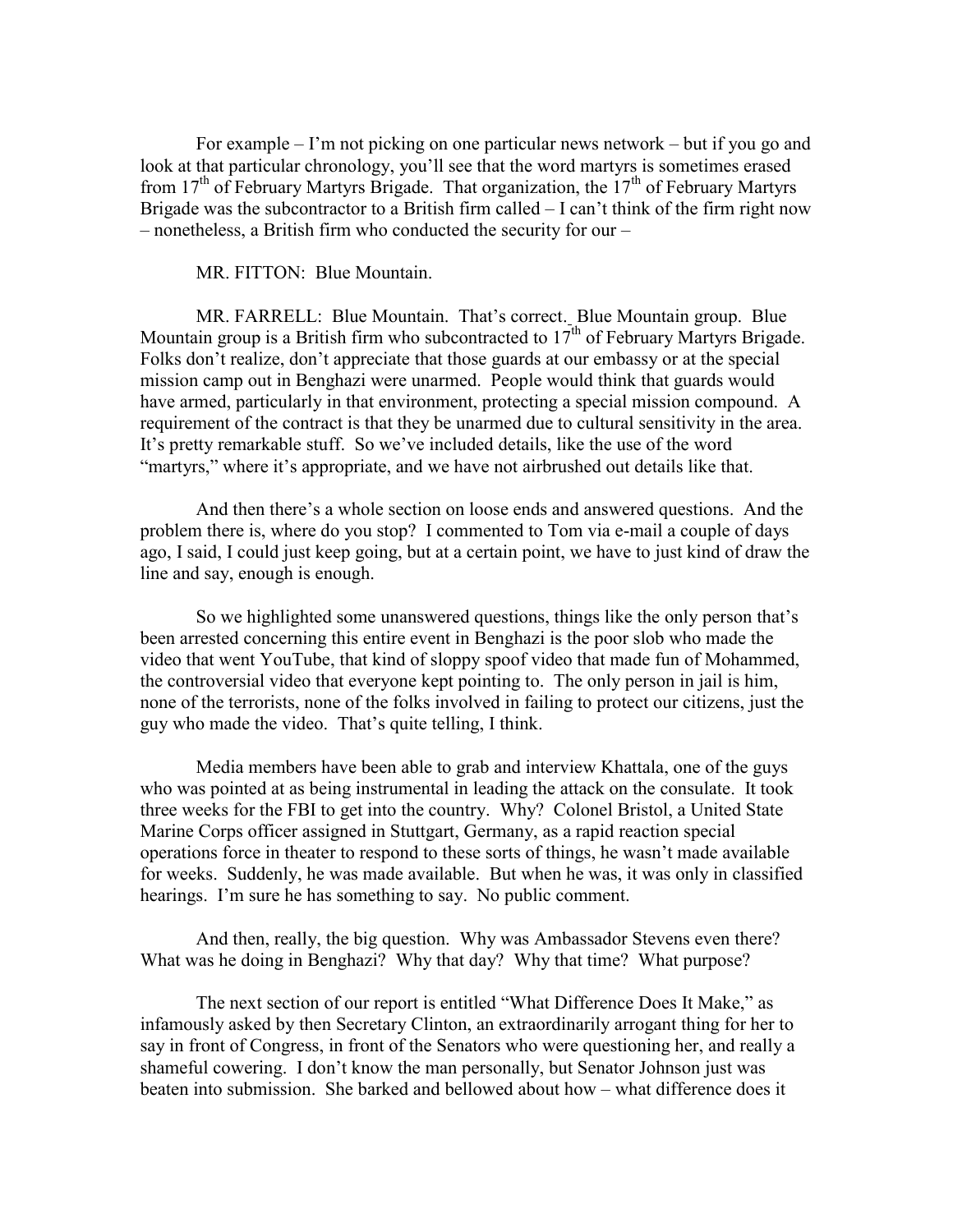make. And Senator Johnson simply backed down. You didn't hear anybody follow up. No one said, well, it does make a difference, and, yes, she will answer the question. There was no follow-up. Senators act like whipped puppies. It's extraordinary. There's no accountability.

So this shameful cowering – I mean, here's perspective. If you ask what difference does it make, then also ask, as Congressman Wolf just talked about, why are people signing non-disclosure agreements and being polygraphed? What difference does it make? OK. Well, then why the NDAs and why the polygraphs? Align those two thoughts. You can't.

So there are some questions that do make a difference. Congressman Wolf's questions are excellent. We've included them in our report as well. There's five congressional committees. All have failed, essentially. They've all done their little bit and asked their string of questions, but they're essentially disjointed and uncoordinated in their inquiries. And there's a problem in that once the press conferences and the television sound bites are over, the American public is left with little or no meaningful follow through. And so a single select committee, as Congressman Wolf has suggested, with the power of subpoena and the ability to take sworn depositions, would make quite a difference.

I'm going to close with those comments, just reminding folks that it's your obligation as citizens, as it's our obligation as Judicial Watch really to demand accountability, and to be persistent, and to never forget. And if you do those three things, we might eventually get to an answer. Thank you.

MR. FITTON: Thank you, Chris Farrell. You know, just to provide additional context, the president was running for reelection with the campaign slogan, as Joe Biden famously said, bin Laden is dead, GM is alive. And there was this attack in Benghazi. They knew immediately it was by al Qaeda elements, yet they repeatedly lied, as Ambassador Rice did famously on all five television Sunday talk shows shortly thereafter. Hillary Clinton lied. Mr. Obama lied by omission and misdirection, all to protect their presidential campaign from having to deal with an al Qaeda attack in the middle of the campaign.

So we have the lies as being one scandal, and then, in retrospect, we see the lack of preparation and the concern about lack of security in Benghazi that should have been there that wasn't, and the run around that was done to set up a compound that did not have the proper security. We know that was a scandal as well. And it's still an open question as to whether there's adequate security in other similar situated compounds where the State Department or the CIA or U.S. representatives are conducting business in dangerous places.

And, of course, there's the aftermath of Benghazi, what happened in the hours after the attack? Why wasn't there support? Why after almost a nearly full day were our CIA men held out to dry in that separate attack that took place after the attack on the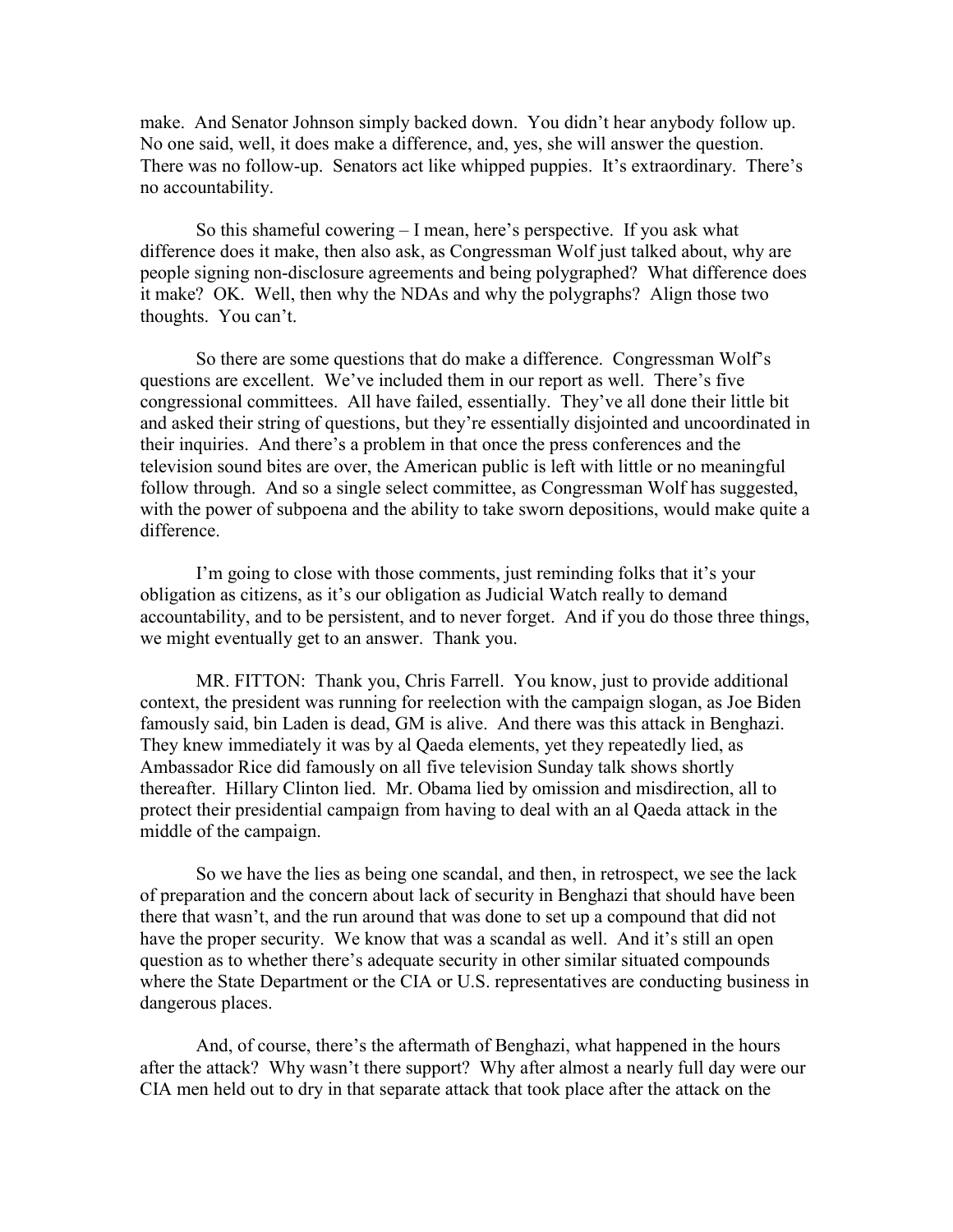initial consulate? You have to remember there were hours and hours that passed before the second wave of attacks. And no force was brought to bear of anything substantive to protect those men. And those lies certainly, at least the second set of lies, the two Navy SEALs, I don't think how you come – can draw any conclusion other than they could have at least been saved but for military action that if it had been launched immediately by the president.

But none of those questions have been answered. None of those questions have been answered. And Congressman Wolf and Judicial Watch, and I know there's a coalition of other groups who are working with, are demanding answers. And this is something where the leadership is out of touch, both the press leadership, the media leadership, our political leadership. But the grassroots wants answers.

Joining us today – or who wanted to join us today was Charles Woods, who was the father of Navy SEAL Ty Woods who was killed in Benghazi that day. And he asked me to read the following statement: "It's been almost a year since my son, Ty Woods, sacrificed his life defending 30 Americans at the Benghazi consulate. After one year, we still do not have the answers.

For that reason, as the father of a Navy SEAL who loved and died for America, I support Congressman Frank Wolf's resolution to have a bipartisan committee and will use subpoena powers and whistleblower protection.

Over 160 patriotic congressmen have signed their names encouraging Speaker Boehner to form this committee. The only person blocking formation of this committee is John Boehner, who has the authority to sit this committee today. Now is the time for the public to strongly encourage Speaker John Boehner to do the right thing and authorize the bipartisan committee made up of both Republicans and Democrats." And the statement signs, "Sincerely, Charles Woods, father of Navy SEAL Ty Woods".

And, with that, I'll turn over  $-I$  will segue into a question for you, Congressman Wolf. Why is the House leadership opposed to this? I don't understand what skin they have in the game here. One speculation is that some of the leadership would have been briefed as to what was going on at Benghazi and they're not terribly interested in exposing what was going on either because they know what went on and they don't want to cause any more trouble than it's been caused as a result of the attack.

REP. WOLF: I don't know the answer to the question. The speaker has said that he believes that we should do regular order, and if we reached a certain point that that didn't work, he would look at this. Clearly, I think we have reached a point because none of the questions that you have asked, others have asked, and none of the families are satisfied, and so I think we have to get a select committee or we will never know. We will have failed. We will have failed on our watch.

But I don't know. You know, I think Mr. Boehner is a good man. I'm not one – I don't go after, I don't criticize people personally, you know, but I don't know the answer.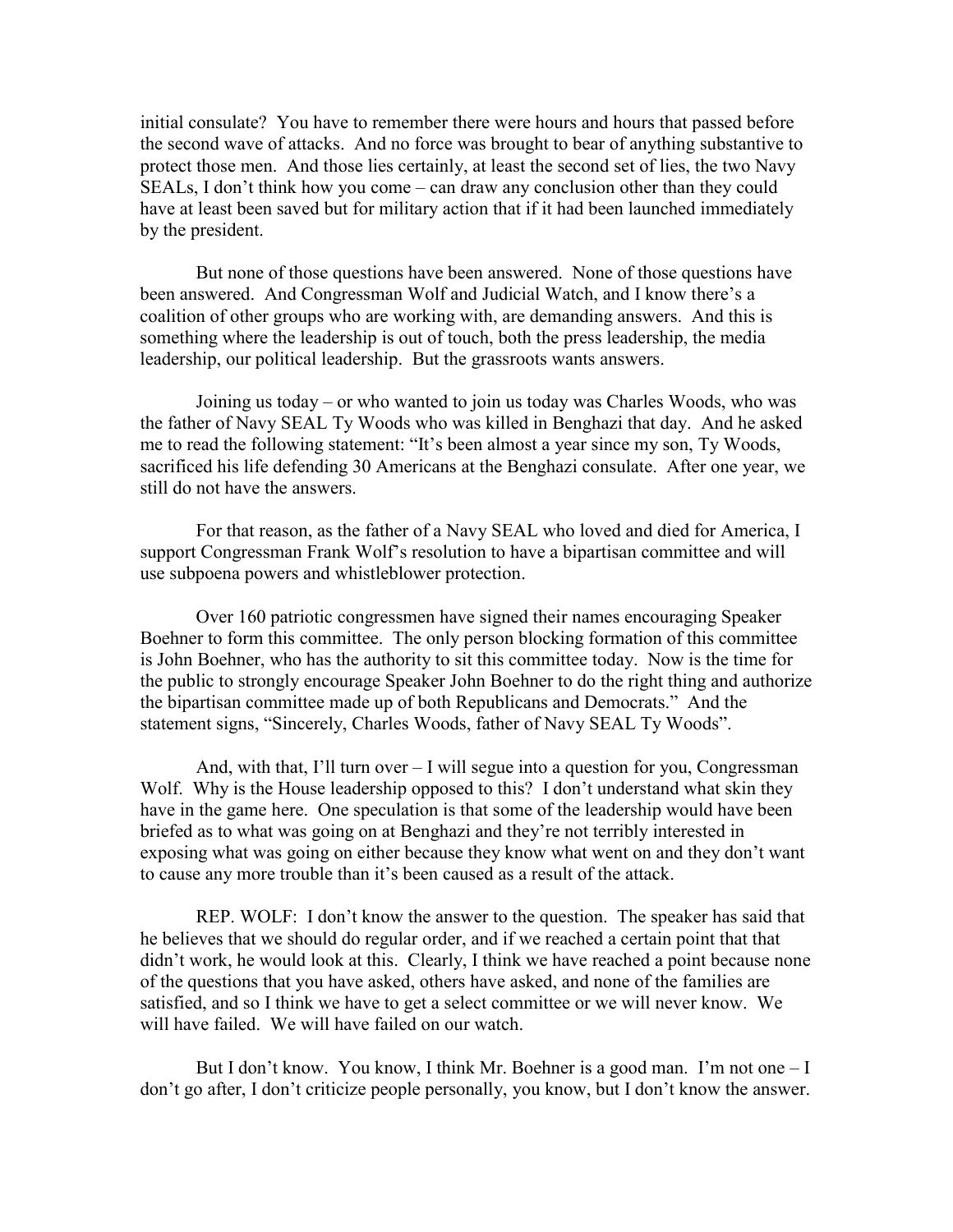But now I think we have reached the threshold now based on what the speaker had told me that it is now time to have a select committee.

There are – there are so many things – I mean, there is – a gentleman called our office today. Dan spoke to him. He's been in touch. He's in touch with a lot of the people. He tells us that the Navy SEAL said there that they got the call at – the first call came and they were told to stand down by the CIA station chief. And had they gone on the first call, they believe they would have saved the ambassador and Sean Smith. They got a second call to go and they were told to stand down. And they did stand down. They got a third call to go, and they said, we're going to go. And they went. But they believe had they gone on the first time – also, nobody's asking that question.

The plane we were told that picked up the wounded was not an American plane. It was a Libyan plane. Somebody said it may even have been a Libyan plane. It was commandeered, but here are your wounded, Ubben's been out there for a year now and we don't even send a plane for them. And then, the plane that picked up the 30 CIA employees that were on the tarmac, hours after the fighting, was also a Libyan plane. It was not an American plane.

You have Incirlik. You have the base in Turkey. You have the one in – yeah, in Italy. You have the team that was up in Croatia. And even, if you noticed, General Ham – and I'm disappointed in General Ham. General Ham, who people say was removed from AFRICOM, was in the – (inaudible) – the whole night, and he said – and he said this at a gathering in Aspen, where you had to pay \$1,200 a ticket to get in, he said, well, I thought maybe I had a hostage rescue situation on my hands, so, therefore, I didn't send somebody. The hostage situation in Iran went on for 400 days. And the attack on the annex hadn't even begun but didn't even send an American plane to take the wounded out. But as to why, I don't know.

But I'm hopeful that Mr. Boehner, having had the opportunity to be out among the American people over the August break, will say, I think we've now reached the threshold. It is now time for a select committee.

MR. FITTON: This question is for both of you. Are your surprised – I guess I'm not surprised, but is isn't it interesting how the opposition to the Syria intervention, I mean, in my view, the subtext is Libya, and Benghazi, and no more Benghazis. And, yet, there's little public discussion at least in the public debate about this part, barring, frankly, your talk today where you made some news in that regard.

To me, this is an unprecedented opposition to  $-$  of military action by  $-$  proposed by a U.S. president. This is – I'm not aware of any significant opposition to the type of attack that's being prepared or being offered here. There's no precedent for the opposition, in my view. Yet, Benghazi and Libya, the reason is – for this unprecedented opposition is Benghazi and Libya. Do you think that's the case or am I overstating the relationship?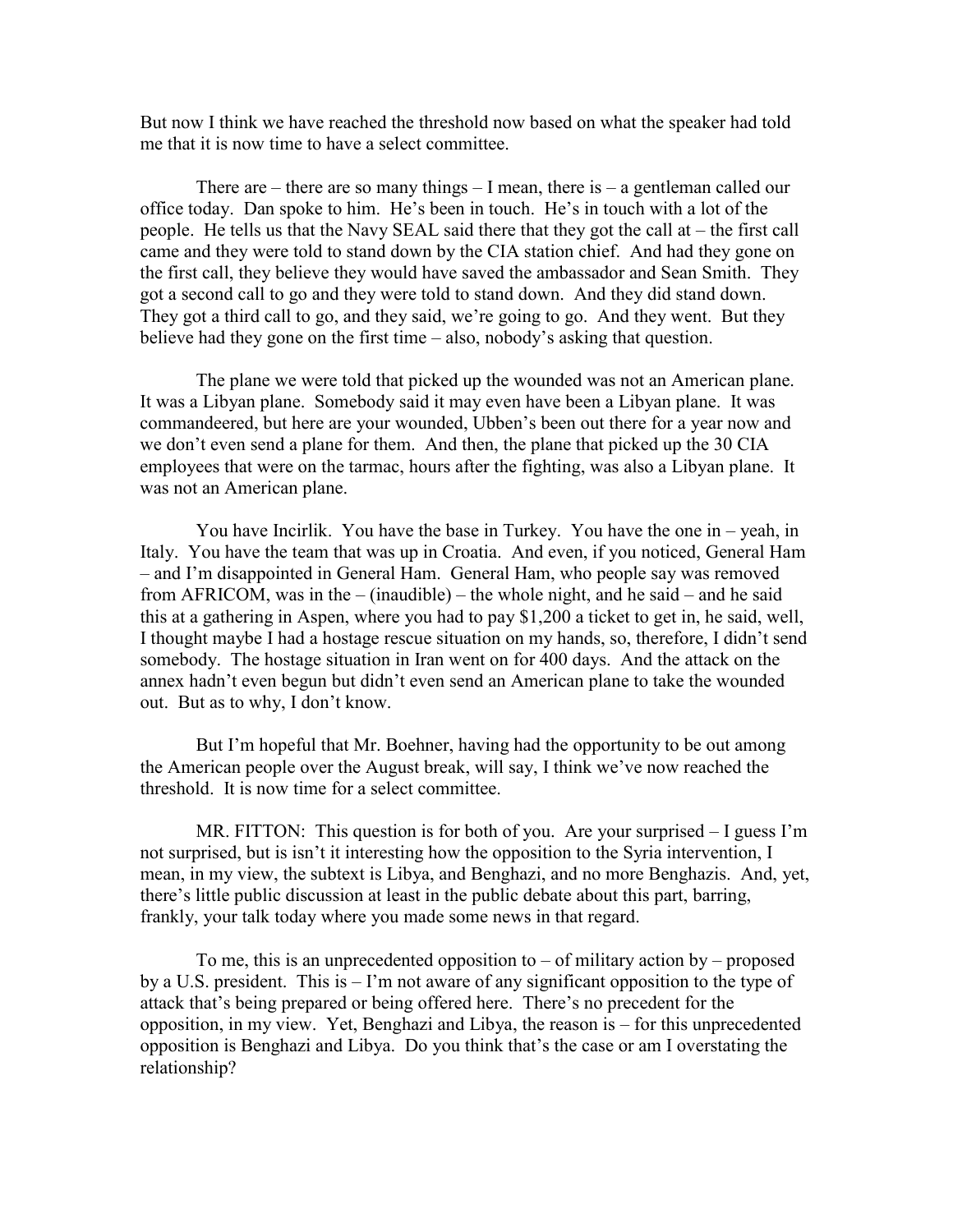REP. WOLF: I think that's a portion of the case. It's not the complete case. I think there's a certain war weariness. There's a certain – we remember, in Iraq, we were told by the head of the CIA that it was a slam dunk. We were also told – you know, I remember Colin Powell testified at the U.N.

But I think the Benghazi, the lack of reaction on Benghazi, where four Americans were killed – General Boykin, who you may have had over – General Boykin, who approached us early on the select committee, who was a commander of forces at Mogadishu, Black Hawk down – if you've seen the movie "Black Hawk Down" – he said this violated the ethos of the American military to leave anyone behind. He actually said that they took casualties at Mogadishu waiting to bring bodies back, people who had already been killed, but no one would be left behind.

So I think there is a direct causal connection to the reluctance of the Congress to see because of the whole failure of the administration to come forward on the Benghazi thing. And the contrast is, here you had four Americans killed, several seriously wounded, others wounded not as seriously but still wounded.

The contrast is Hillary Clinton is now getting \$250,000 a speech. Leon Panetta has signed a \$3 million book deal. Susan Rice, who is a national security adviser, who, as you said, went on five TV shows and said it was the video – and it's the point, the only guy who goes to jail is the guy who made it – is now the national security adviser who's coming up to advise the Congress on the whole Syria thing. So, yeah, I think there is a connection.

MR. FITTON: Well, and the Benghazi movie starring Hillary Clinton that's going to come out I'm sure eventually, Chris, are they going to talk about the Syria connection and what your research shows may have been going on there?

MR. FARRELL: I think the underlying story really is that this is the Obama administration's failed sort of knockoff version of Iran-Contra. And, as Mr. Wolf alluded to earlier, what you have is an arm smuggling operation out of Libya going into arm – and this is the sentence they don't want to hear on television – the Obama administration is arming al Qaeda, and that's what's occurring on Libyan freighters docking at Turkish ports and transshipping arms into Syria.

And, one way or another, they're arming various groups, some of whom are either al Qaeda or al Qaeda affiliated. And they've done this in a very creative way, just like Iran-Contra was done very creatively, where then, a national security counterterrorism adviser, John Brennan, now CIA director, was making creative use of Title 10 and Title 50 to use JSOC, the Joint Special Operations Command, and its affiliated intelligence support activities really to run a gun running operation.

And however creative and full of initiative that may have been and very carefully skirting congressional oversight, the chickens have come home for roots and these efforts to go after bad guys in Libya and get guns back and then kind of recycle them over to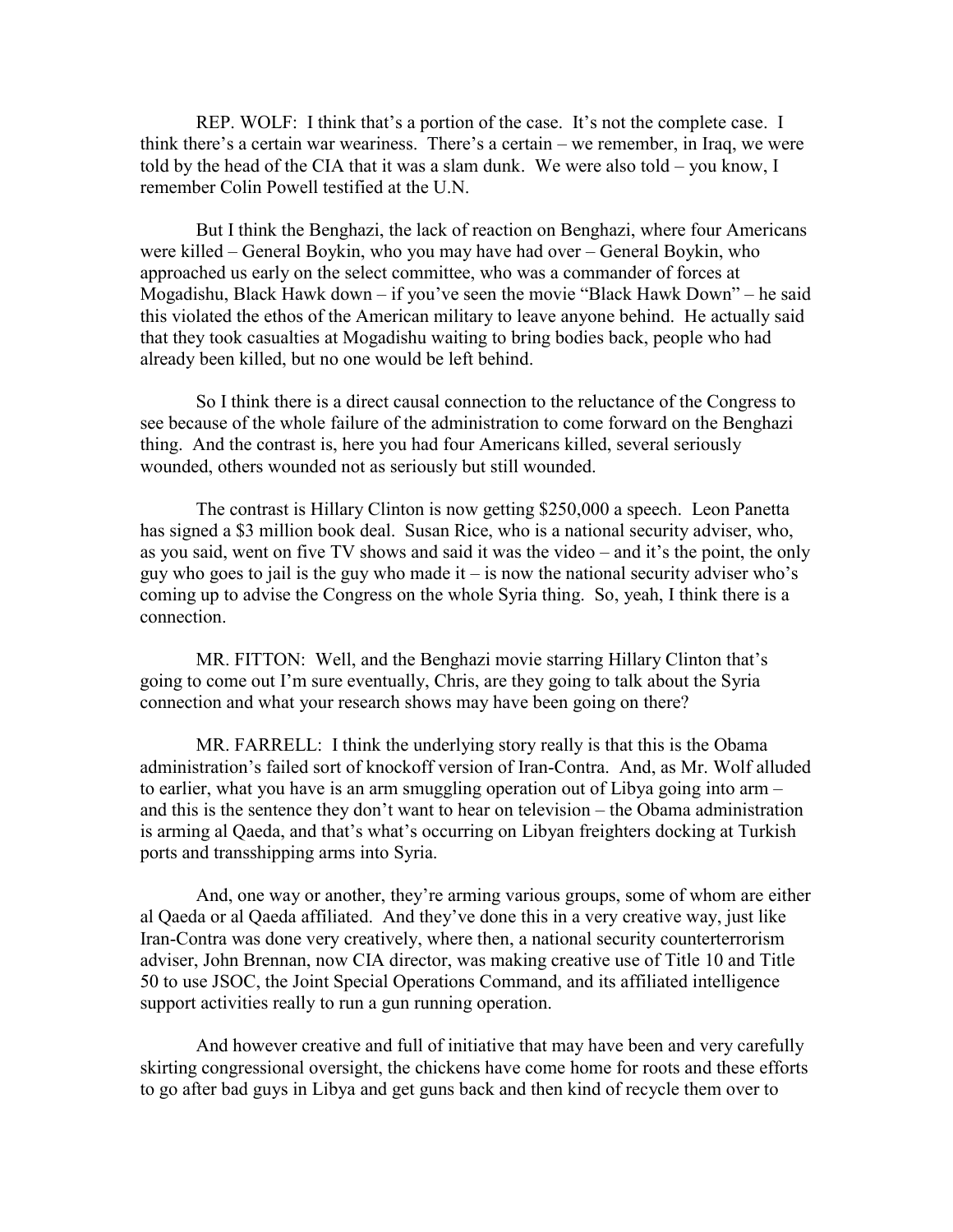Syria literally blew up in their face. And in order to kind of paste over this all and keep moving and change the subject, you very desperately need to go and attack Syria in some capacity because it changes the channel and it shifts the conversation.

But my take is amplifying what Mr. Wolf said earlier, and it's a Libyan-based gun running operation that has gone array and had all sorts of unintended consequences. And, of course, we only know a fraction of the story, right? There's a whole other sort of alternative universe out there of guys in the intelligence and military worlds doing good things that they should do. And that's kind of the problem that we create.

We've got very brave, very smart guys in the intelligence world, in the armed forces, who we ask to do nearly impossible things – and, sometimes, the impossible as well – and their answer nine times out of 10 is, yes, sir. And they do it, which is pretty amazing. And, for the most part, the American public doesn't know about it, but every once in a while, we get to see a little fissure or a seam or a split. And I think that's what we've seen here. And then, you start pulling on the string and it gets politically embarrassing. And then, various characters run for the tall grass. And Hillary Clinton gets paid, you know, speaking fees, and people are left in hospitals to heal. Those are sort of the consequences, a lot of them unintended, but that's what happens.

MR. FITTON: Well, I don't think we have enough time to give any questions a fair – a fair response so I'll – Congressman, I'll let you close out. And can you give us any timeline of upcoming dates and action items we need to be concerned about as move here? Obviously, the Benghazi week, the anniversary week is – you know, is being subsumed in many ways by other events, but that always happens. There's always something competing with important issues and that these are issues that we think ought to be important in the news. So what are the things we need to be looking for? What timeframes are we talking about, and some next action steps?

REP. WOLF: Well, we're going to continue to do "dear colleague" letters. There are some other things that are pending that we're not saying until we find out, where, as we find things out, we do – I think we have probably set a record for "dear colleagues" in the House. I think we're making some people mad actually.

MR. FITTON: "Dear colleague" letters are -

REP. WOLF: "Dear colleague" letters are letters you send to other members asking them to cosponsor the bill and telling them, just telling them something. We've had a call from a couple saying – you know, Mr. Wolf, you're sending too many dear colleague letters out, you know. But this is truth and I think we want to – we're going to continue to do that.

And groups like yours and others have really – you know, you all have really done the heavy lift because if it hadn't been for the grassroots contacting members, a lot of members would not be on. They're busy. They're doing other things.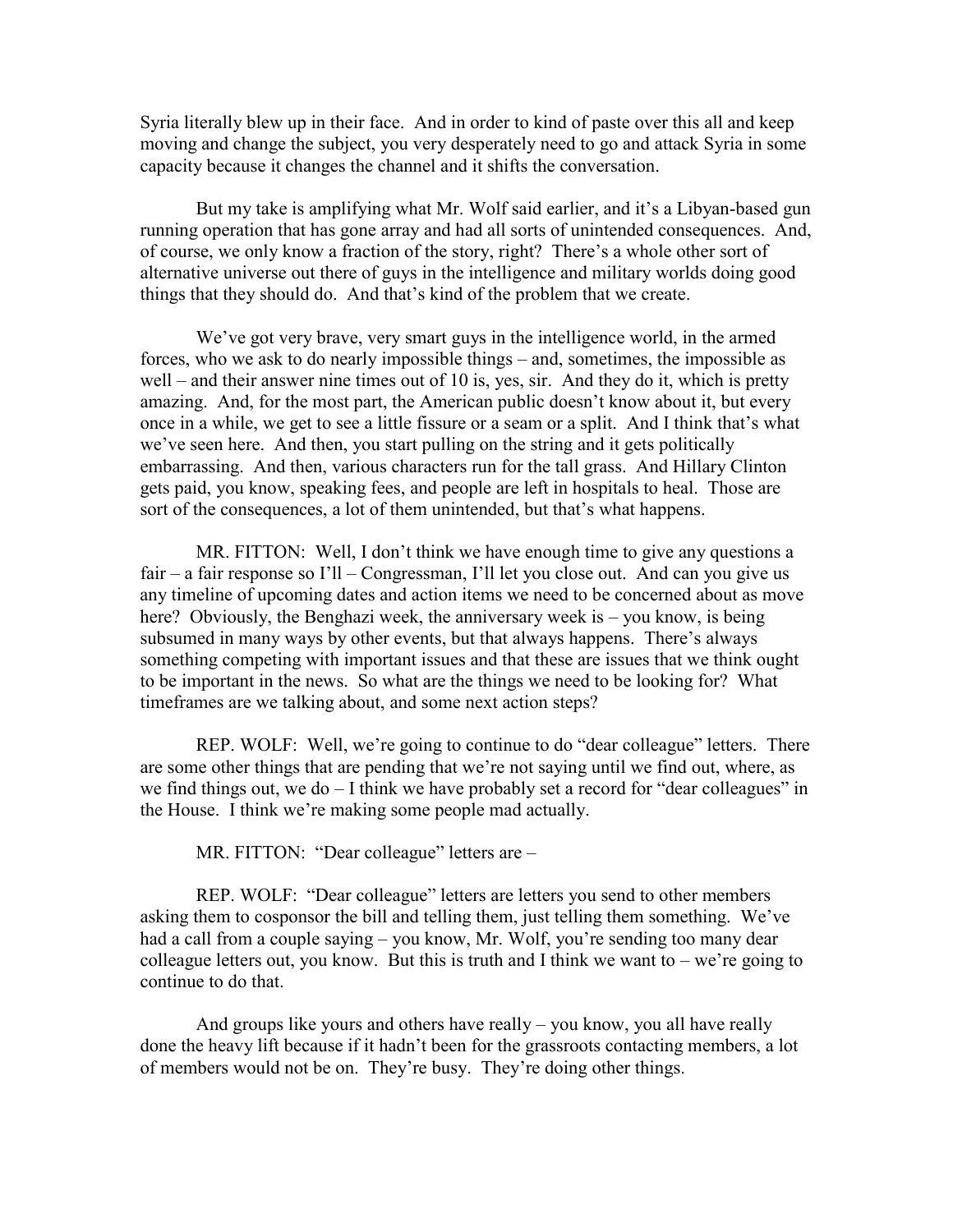So we added two today – three. We added three, three today. So, you know, they're coming back and as they hear and all. And so there is – we're not going to stop. I'm going to keep doing this and doing this until this Congress, you know, runs out of steam and denies or picks it up.

I've also said that I'm not interested in serving on a select committee. You know, I'm not trying to, you know, do something. I'll be part of it, I would hope. And I'm happy if Darrell Issa is the chairman of it, or Mike Rogers is the chairman, or Ed – I don't have any favorites. They're all good people. They're all my friends.

But I think you need – and one of you said it, you need a unified coordinated effort. And failure to have that, because the administration can tell this committee one thing, this committee another thing and – you know, you have to have one staff director and you also – you have to prep for the hearings so that they were asking in these hearings and they avoid it, you can't have a five minute clock to say, five minutes, it's going to end. Then you have to be able to come back again with a question and come back again. And then, if I failed, you can come in, and whereby the members are briefed and really coordinated. They have the questions and they're able to follow up.

By having a select committee, you're not limited to these five minutes. Issa served on a committee that the member used to bring a little five-minute hourglass. And they'd go like this in a hearing, and they would go like this. Well, the witness will look at the hourglass and know, if I keep talking and I take you up to your five minutes, it's over. And so you can't have five minutes. It may take a half an hour to bear in.

And some members will specify on what took place at the annex. Others will take what took place at the consulate. Others will take what weapons, where are they? So there isn't any deadline. We're just going to continue to push.

And for all of you, Judicial Watch and others, and all who have been helpful, I am very, very grateful because I think you have made the difference.

MR. FITTON: Well, thank you. We appreciate your leadership. So those of you on the Internet and here, obviously, a key step would be to encourage your member of Congress to support Congressman Wolf's efforts. It's H. Res. 36, right?

REP. WOLF: Right. Correct.

MR. FITTON: And there's another – is there a discharge petition associated with it?

REP. WOLF: There is, but the discharge petition is not going to  $-1$  appreciate your reference, but there's been a history of members not signing petitions. So why do we want to go all the way back to three when we are at 171 now?

MR. FITTON: On the bill, on the basic bill.